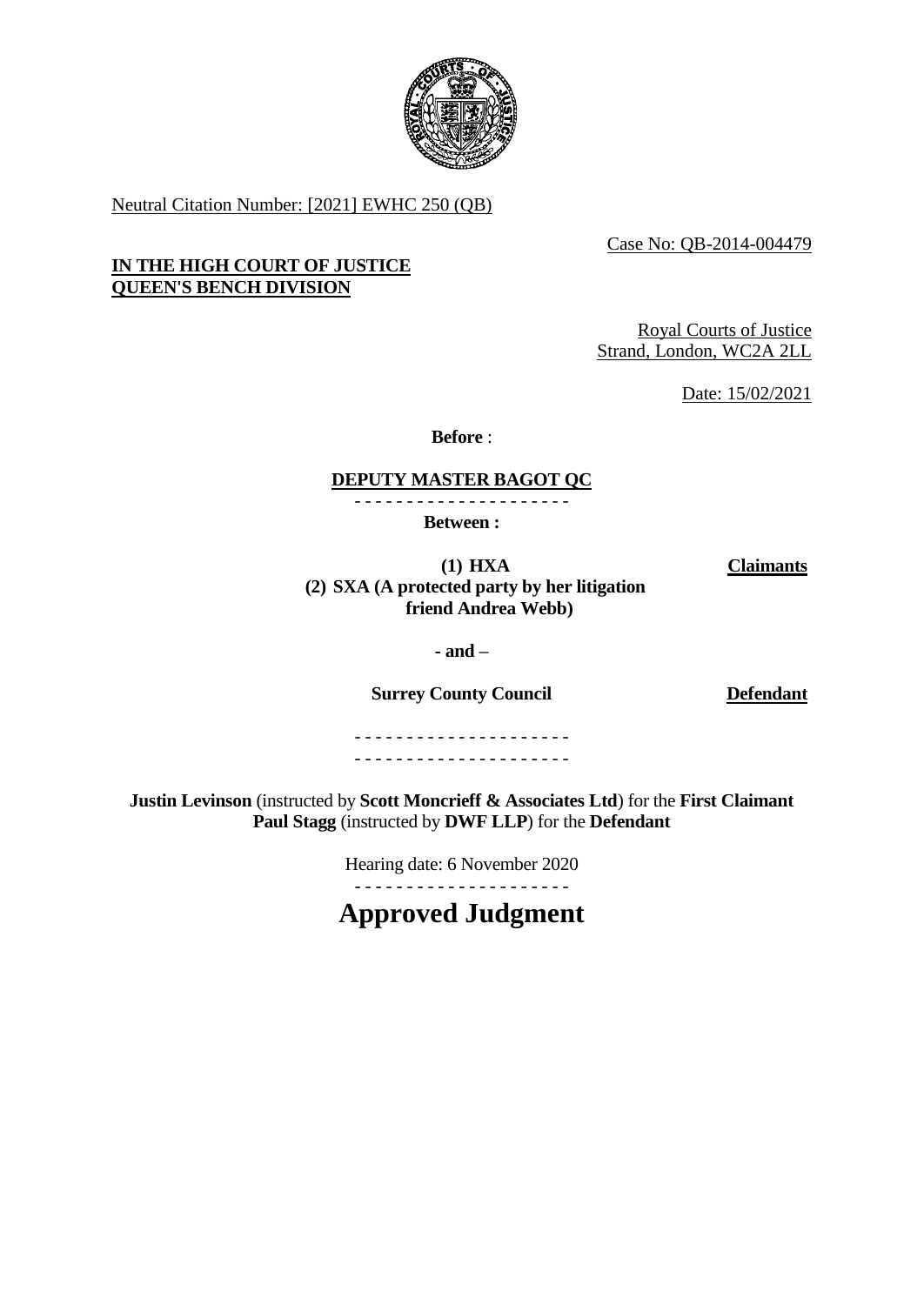## **DEPUTY MASTER BAGOT QC :**

This judgment is in 7 parts as follows:

| $\mathbf{I}$ . | Introduction and background:                                                | paras. [1]-[8]     |
|----------------|-----------------------------------------------------------------------------|--------------------|
| II.            | The facts in more detail:                                                   | para. [9]          |
| III.           | The core legal framework and submissions:                                   | paras. $[10]-[22]$ |
| IV.            | Application of the law:                                                     | paras. [23]-[27]   |
| V.             | Strike-out decisions since <i>Poole</i> and determination: paras. [38]-[44] |                    |
| VI.            | Conclusion:                                                                 | paras. [45]-[48]   |
|                | VII. Costs and application for permission to appeal:                        | paras. $[49]-[60]$ |

#### **I. Introduction and background**

- 1. This is an application by the Defendant, heard remotely by MS Teams, and made under CPR  $3.4(2)(a)$  to strike out the significant majority of the First Claimant's claim. Whilst it mirrors the First Claimant's claim, the Second Claimant's claim was stayed pending the outcome of the First Claimant's claim, by Order dated 3 October 2019. It is alleged that the statement of case discloses no reasonable grounds for bringing those aspects of the claims made to which I will refer in this judgment as "the relevant claims".
- 2. There has been no material disagreement between the parties as to the threshold to be applied. Different formulations are set out in the case law and I have regard, for instance, to the Editors' notes and case law referred to at section 3.4.2 in *The White Book*. The guidance can best be summarised by observing that I must be satisfied that the relevant claims are bound to fail if the Defendant is to succeed on its application. Statements of case which are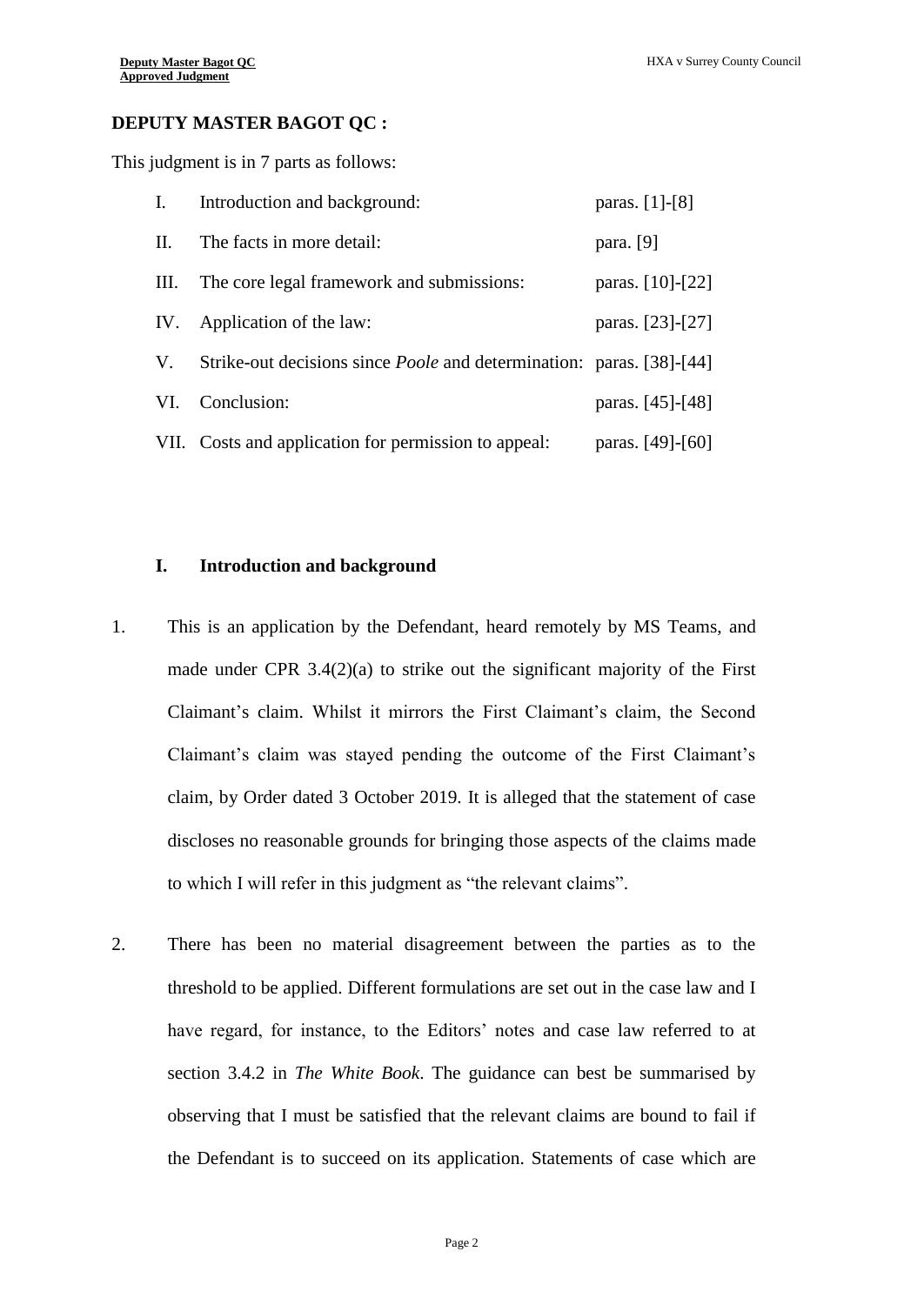suitable for striking out include those which raise an unwinnable case where continuance of the proceedings is without any possible benefit to the respondent and would waste resources on both sides. It is not appropriate to strike out a claim in an area of developing jurisprudence, since, in such areas, decisions as to novel points of law should be based on actual findings of fact. Where an area of law is subject to some uncertainty and developing, it is highly desirable that the facts should be found so that any further development of the law should be on the basis of actual and not hypothetical facts. I also bear in mind the words of caution in relation to striking out alleged assumption of responsibility cases specifically, discussed below.

- 3. The Claimants are half siblings. They have the same mother, but different fathers. Their dates of birth are:
	- i) First Claimant, "HXA", female: 26 March 1988;
	- ii) Second Claimant, "SXA", female: 2 November 1993.
- 4. The Claimants have 2 sisters, who are full siblings of the Second Claimant. They have severe learning disabilities. They are:
	- i) MIX born in April 1991;
	- ii) MEX born in April 1992.
- 5. The Defendant was responsible for the management and provision of social services in the area in which the Claimants grew up.
- 6. The Claimants' childhoods were characterised by abuse and neglect perpetrated by their mother and one of their mother's partners ("Mr A"). On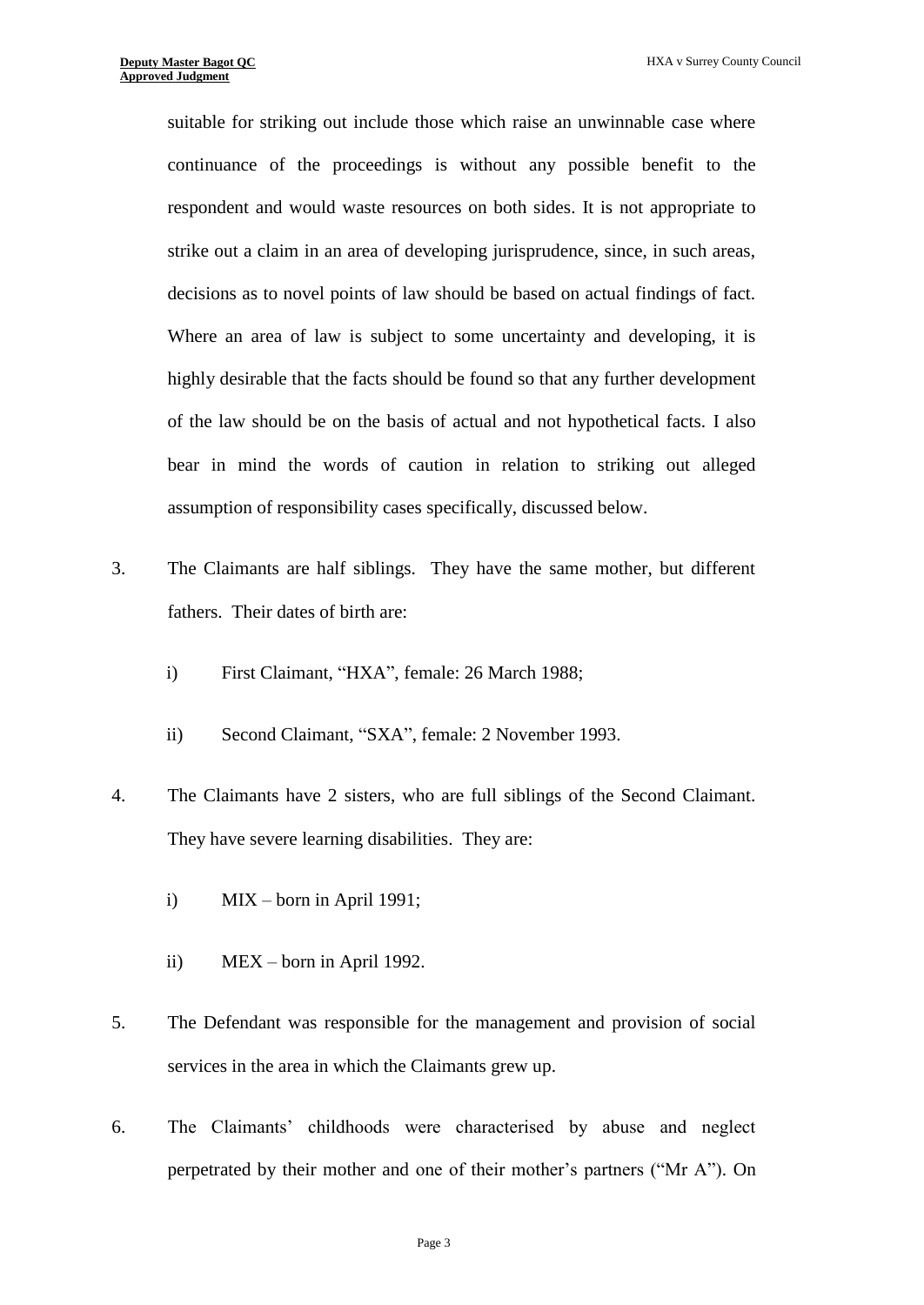12 January 2009, at Guildford Crown Court, Mr A was convicted of 7 counts of rape (specimen charges) in relation to the First Claimant and the Claimants' mother was convicted of indecently assaulting the First Claimant. Mr A was sentenced to 14 years imprisonment and the Claimants' mother to 9 months imprisonment.

- 7. The Claimants seek damages for psychiatric and other injuries suffered by them as a result of child abuse, which they allege would have been avoided or lessened had the Defendant's social workers exercised reasonable care for their safety and wellbeing in accordance with the duties alleged.
- 8. The alleged failure by the Defendant's school staff to act upon a report of abuse by the First Claimant, in 1999, is not subject to this application (paras. 31-35 of the Particulars of Claim). The Defendant accepts that it is at least arguable that a duty of care arises in the school context and that this allegation needs to be determined on the facts. But the Defendant says that all the other allegations made, i.e. those at paras.1 to 30 of the Particulars of Claim, fall to be struck out.

# **II. The Facts in more detail**

9. For present purposes, on this strike out application, I must take the facts to be those alleged by the First Claimant. Although they are set out at considerable length in the Particulars of Claim (para. 14 under the heading 'sequence of events'), I will reproduce them here in full to avoid any shortcoming of detail if I merely summarised them. The only amendment I have made is where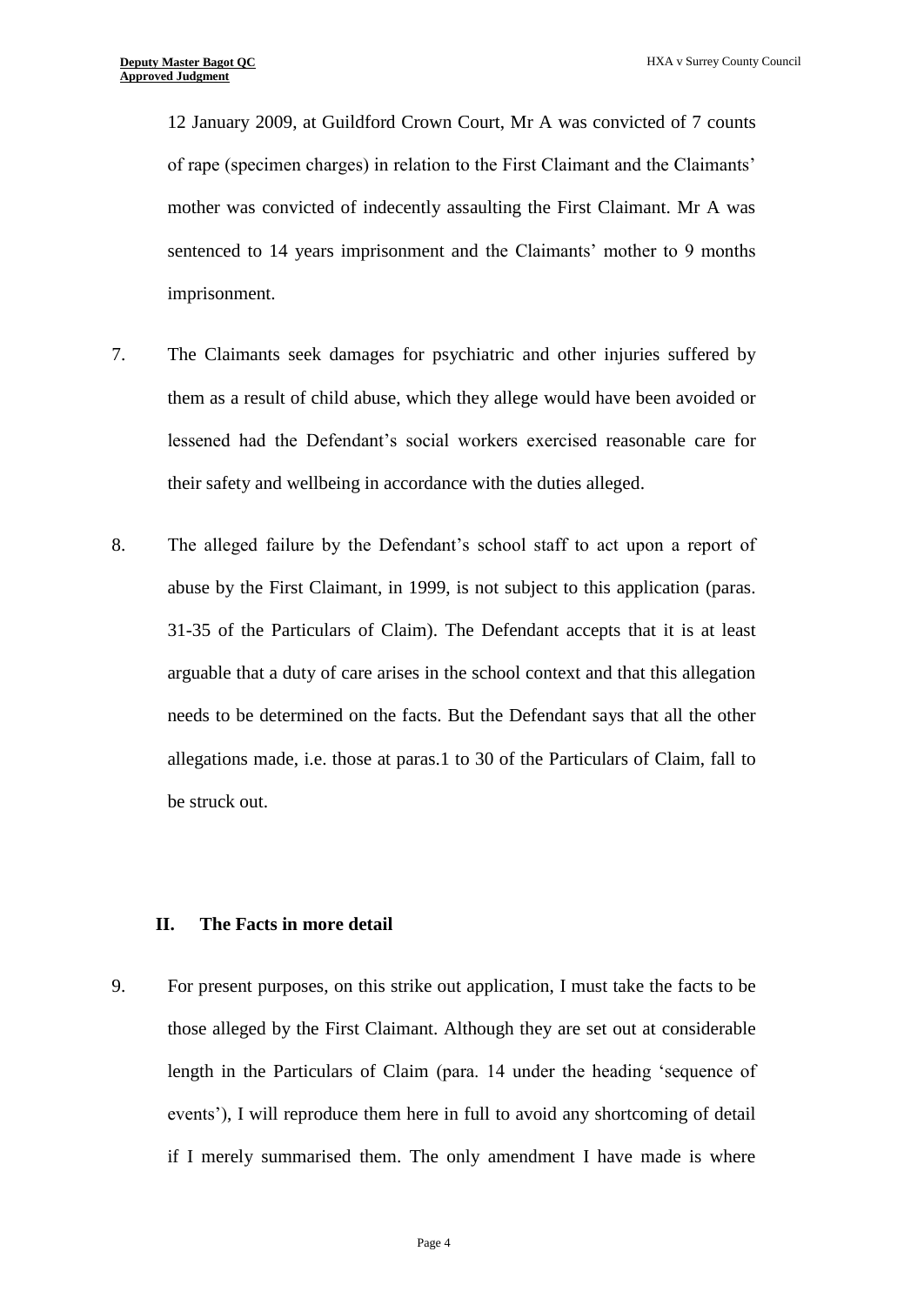family names are used in the pleading, I have reduced those entries to read, e.g. "[Mr A]" rather than using the full name, to reduce the risk of inadvertently providing a route to the identification of the Claimants, whose names have been anonymised in these proceedings. Paragraph 14 reads:

*"The Defendant had dealings with the Claimants' family from no later than September 1993. In particular, the following events are relevant to this claim. A more detailed chronology is contained in the social services records:*

- *a. In September 1993, it was noted that the Claimants' mother, who had learning difficulties, had been rough with the First Claimant and left her unsupervised in the bath.*
- *b. In March 1994, a neighbour reported seeing the Claimants' mother hit the First Claimant so hard that she fell off her bike. The First Claimant was not medically examined or spoken to alone. The Defendant provided the family with no support or advice.*
- *c. In July 1994, MEX was noted to have bite marks and bruising.*
- *d. On 6 July 1994, the Claimants' mother reported that the First Claimant had been sexually assaulted by an older boy or boys. The Claimant was not spoken to.*
- *e. On 28 July 1994, a child protection conference was convened. The children's names were placed on the child protection register under the category of neglect. By July 1994, there had been five section 47 investigations in the 10 months since September 1993. There were also documented concerns about the Claimants' mother's excessive and inappropriate physical chastisement of all the children and the lack of supervision afforded them*
- *f. The Claimants' mother separated from the Second Claimant's father in*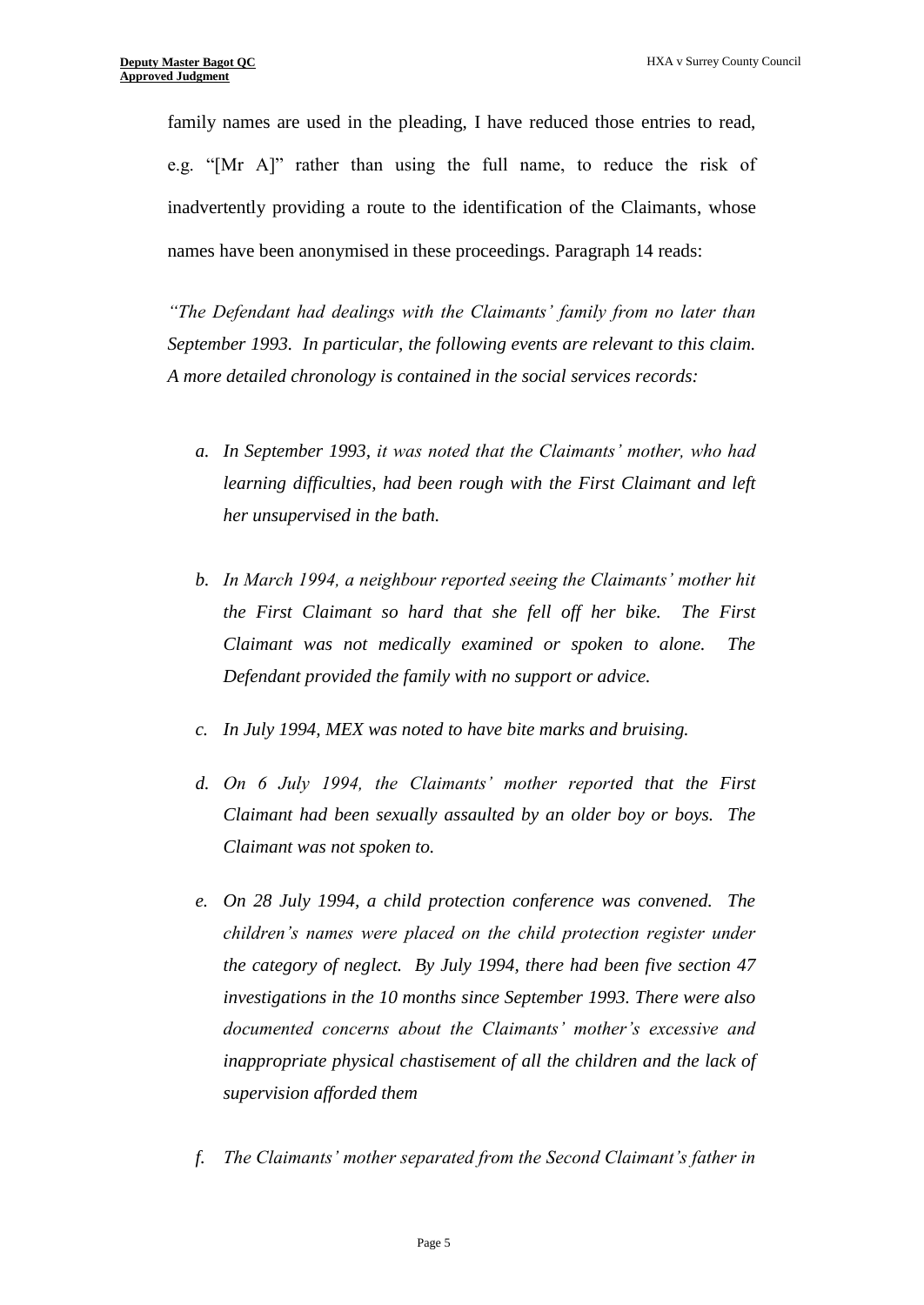*1994.*

- *g. On 2 August 1994, several neighbours visited the Defendant's office to raise concerns about the Claimants' mother's verbally abusive behaviour towards the children and the lack of supervision afforded to them.*
- *h. On 15 September 1994, there were child protection investigations after MEX presented with bruising. The Claimants' mother refused to cooperate with the investigation.*
- *i. On 26 September 1994, MEX sustained further injuries.*
- *j. In October 1994, a referrer informed the Defendant that she had witnessed the Claimants' mother leave her children unsupervised outside a shop, that the older children had attacked the Second Claimant and that others had witnessed similar behaviour on other occasions. The Defendant took no action.*
- *k. On 31 October 1994, the Claimants' mother was refusing to attend the family centre with a view to preventing the First Claimant being interviewed.*
- *l. In November 1994 there was a child protection investigation after the Defendant received a referral alleging that the Claimants' mother had assaulted the First Claimant. The Defendant's social worker decided to seek legal advice with a view to initiating care proceedings. The Defendant resolved to undertake a full assessment, but did not do so.*
- *m. In January 1995, the case was transferred to the Defendant's Children with Disabilities Team from the Defendant's Child Protection Team, notwithstanding the child protection concerns. The children were on the child protection register at this time.*
- *n. In February 1995, the Claimants' mother was noted to be engaging in sexual activity in the children's presence. The Defendant resolved not to*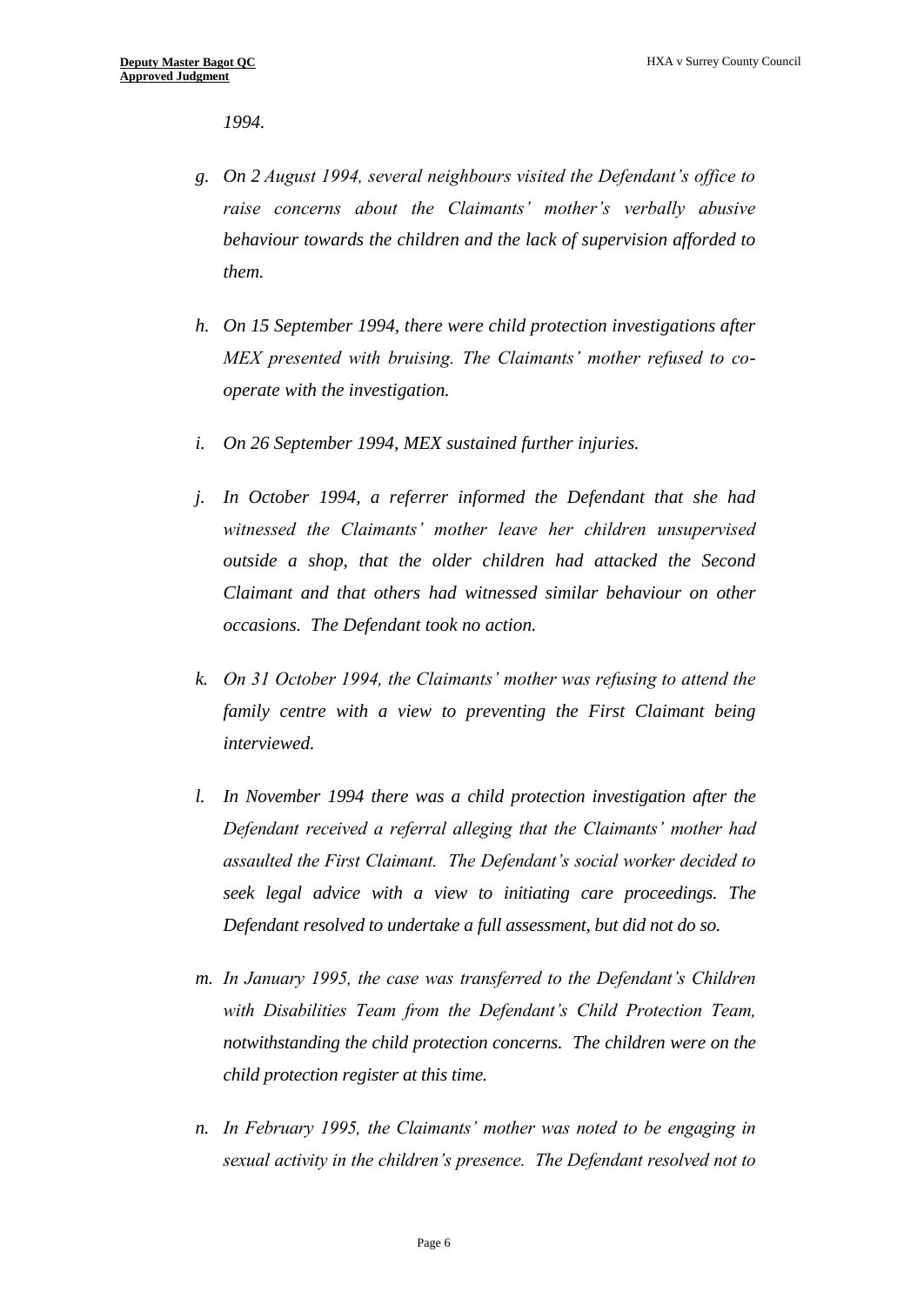*commence a section 47 assessment as it did not wish to jeopardise its relationship with the Claimants' mother.*

- *o. In April 1995, MIX sustained a possibly non-accidental injury.*
- *p. In June 1995, the children's names were removed from the child protection register.*
- *q. In September 1995, the Claimants' mother formed a relationship with [Mr D], a Schedule One offender, who was a member of the household between mid-1995 and July 1996. [Mr D] had been convicted of assaulting the child of his former partner.*
- *r. In October 1995, the Second Claimant sustained a black eye and bruising to her head.*
- *s. In January 1996, a marked deterioration in MEX and MIX's behaviour was reported. Child protection investigations were commenced.*
- *t. In March 1996, an assessment of the risks posed by the Claimants' mother's relationship with [Mr D] was undertaken. It was concluded that the matter should proceed to an initial child protection case conference. It was noted that the children's behaviour had deteriorated over recent months, that there had been 10 section 47 child protection investigations since September 1993, that [Mr D]'s children were the subjects of care orders, that he had injured a 3 year old child and that the couple had refused to discuss their relationship.*
- *u. On 30 April 1996, an initial child protection conference was held.*
- *v. In June 1996, the Claimants' mother admitted to smacking MEX and leaving marks on her legs. There were several other suspicious injuries in June and July 1996.*
- *w. In July 1996, the Claimants' mother formed a relationship with [Mr A]. [Mr A] was a Schedule One offender. In 1992, he had been*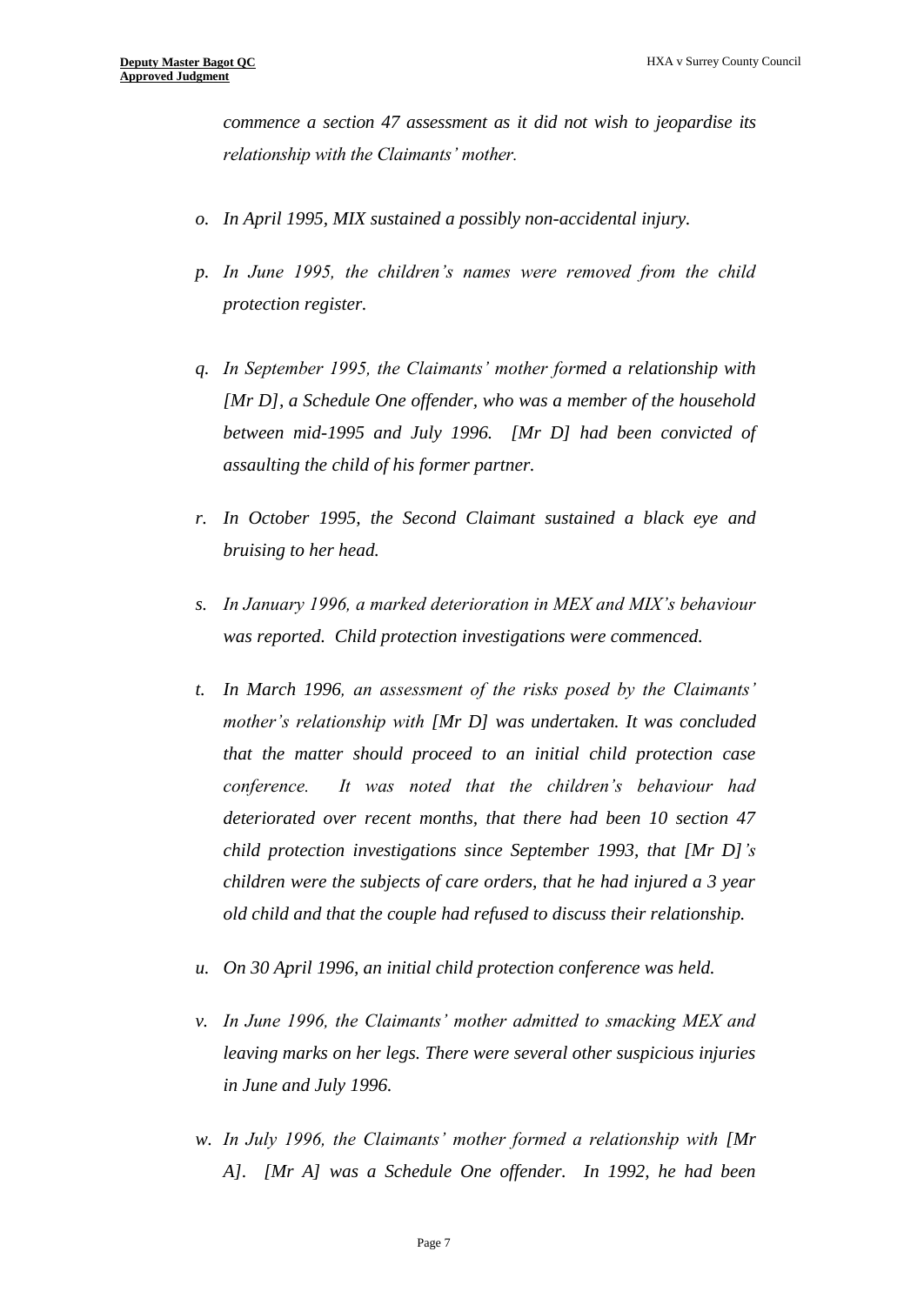*convicted of assault occasioning actual bodily harm to his own child, then 8 weeks old, by shaking him with sufficient force so as to cause conjunctival hemorrhages, and by breaking his leg. He had denied his offending. [Mr A] moved into the family home within days of [Mr T] departing in July 1996.* 

- *x. On 25 October 1996, MEX sustained severe bruising to her back and legs, which were thought to have been non-accidentally caused. The Claimants' mother subsequently admitted that she had assaulted MEX and was cautioned. A child protection conference was convened.*
- *y. On 6 November 1996, the names of the Second Claimant, MEX and MIX were entered on the child protection register. The First Claimant's name was omitted as she was spending time with her grandparents and father although she remained a regular visitor to the home. The Defendant resolved to assess the First Claimant's needs.*
- *z. On 25 October 1996, MEX, who had been with foster carers, returned home after a child psychologist, Dr Parmar, advised that the Claimants' mother would not deliberately hurt the children, but had snapped under pressure.*
- *aa. On 11 November 1996, MEX sustained injuries consistent with having been slapped.*
- *bb. On 20 December 1996, [Mr A]'s ex-wife and the mother of their two sons reported that [Mr A] appeared to have less control of his anger since he began his relationship with the Claimants' mother.*
- *cc. In February 1997, there were 2 child protection investigations concerning injuries to MEX and MIX. The Claimants' mother admitted causing one of the injuries and blamed the other on the First Claimant.*
- *dd. In March 1997, the Defendant concluded that [Mr A] did not pose a risk to the Claimants but noted concerns about "over chastisement".*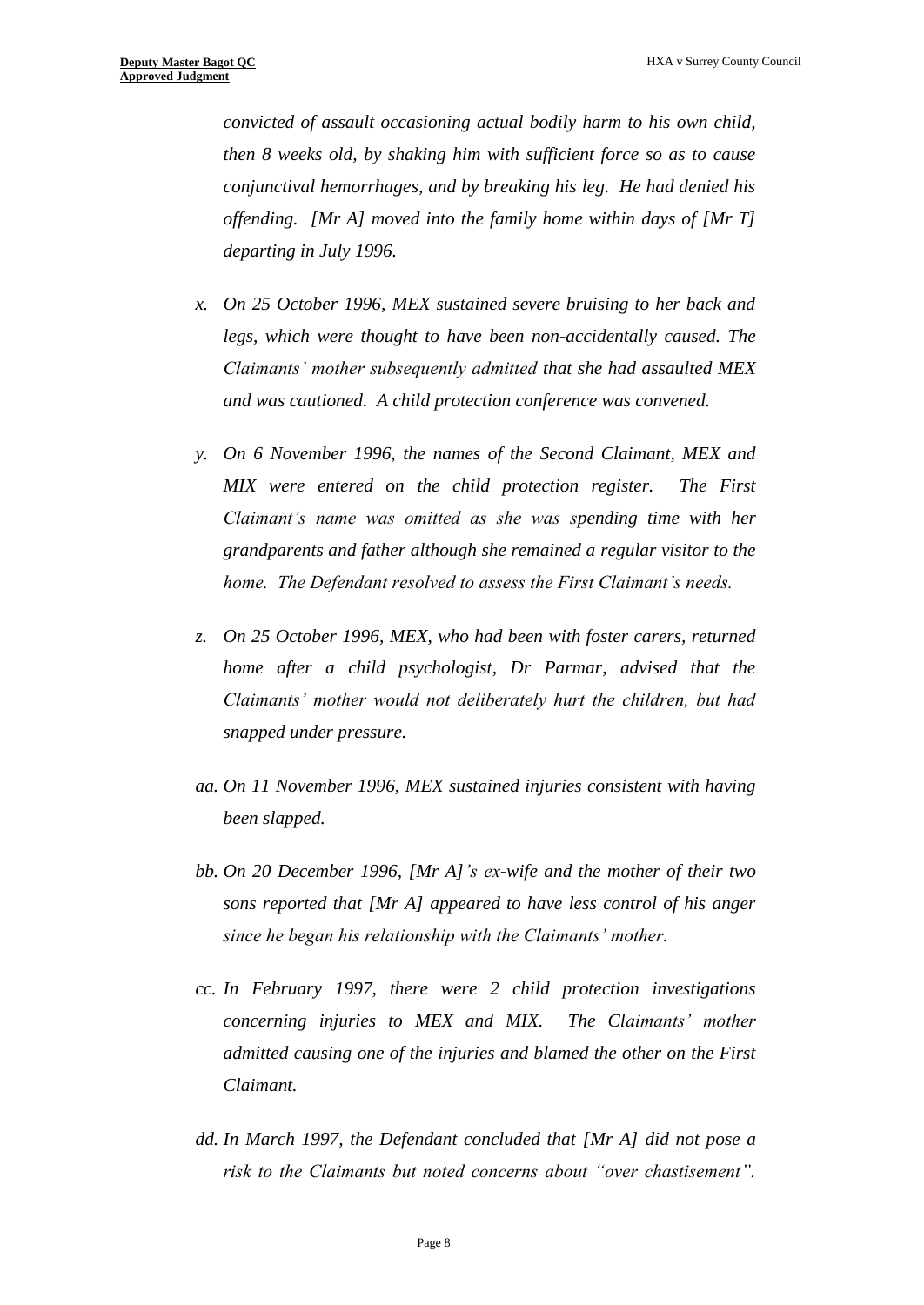*The Defendant concluded that the children should remain in the care of their mother and [Mr A] with adequate support so as to reduce the risk of over chastisement.*

- *ee. In April 1997, MEX sustained non-accidental injuries to her head. She was placed in respite care.*
- *ff. On 2 May 1997, the police recorded that [Mr A] had approached a 16 year old girl at a train station, offered her a lift and then asked if he could kiss her. The Defendant's lack of proper investigations may have meant that it did not learn of this until 2006.*
- *gg. In May 1997, the Defendant convened a child protection conference. The names of the Second Claimant, MEX and MIX were put on the child protection register. The Second Claimant's name remained on the child protection register until 2000.*
- *hh. In June 1997, the Defendant undertook sessions with the First Claimant at a family centre.*
- *ii. In June 1997, the Defendant asked Dr Gaitonde, a child and adolescent psychiatrist, to assess family functioning.*
- *jj. In July 1997, the Claimants' mother and [Mr A] married.*
- *kk. In August 1997, it was resolved to return MEX home.*
- *ll. In October 1997, MEX sustained further significant bruising to her back and kidney area thought to have been non-accidentally caused, probably by 2 hard slaps. [Mr A] admitted to causing the injuries. He was cautioned. MEX and MIX were placed in foster care. The Claimants' mother prioritised her relationship with [Mr A] over having MEX and MIX remain at home.*
- *mm. In November 1997, the Defendant decided that a forensic assessment of [Mr A] would be undertaken by a psychiatrist, Dr*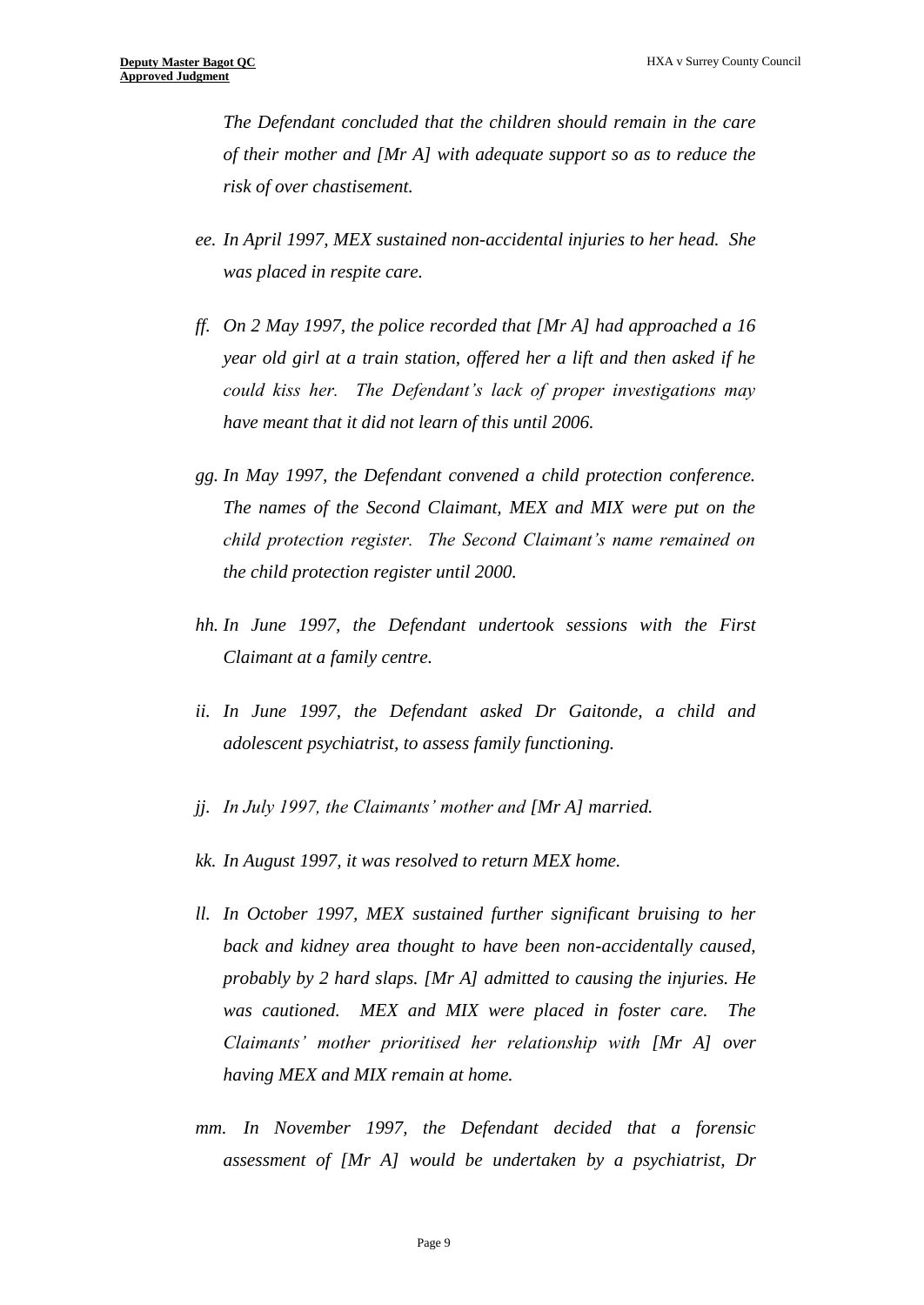*Peermahomed.*

- *nn. In November 1997, Dr Peermahomed reported that [Mr A] showed no remorse for his abusive behaviour towards MEX and that his view was that "she deserved what she got".*
- *oo. In a subsequent letter dated 18 December 1997, Dr Peermahomed appears to have revised his opinion of [Mr A]'s abusive behaviour towards MEX on the basis that he had since learnt how the family were living in cramped conditions without "the support that foster carers / school have". Dr Peermahomed recommended that MEX and MIX be returned home with support.*
- *pp. On 20 January 1998, there were child protection investigations following reports that [Mr A] had physically assaulted the Second Claimant.*
- *qq. A child protection conference was held in March 1998. Dr Parmar produced a report which stated that [Mr A] could be helped and that MEX and MIX should be returned home. Dr Gaitonde had been unable to complete her assessment of [Mr A] as he had declined to make himself available for appointments. She informed the Defendant that she was not in agreement with Dr Parmar's recommendation that MEX should return home or her conclusions generally.*
- *rr. At the child protection review conference in August 1998, a report was presented by social work consultants, Mr Page and Ms Cross. They highlighted serious risk factors and were critical of those who had minimised [Mr A]'s conduct. It was noted that noted that evidence pointed to the Claimants' mother and [Mr A] being able to parent appropriately at times, but that they could also be abusive parents who*  lost control at times of stress. They identified the risk that the *Claimants' needs would be overlooked by comparison to their learning disabled sisters. They recommended that work with the parents aimed at helping them acknowledge their capacity for violence towards the*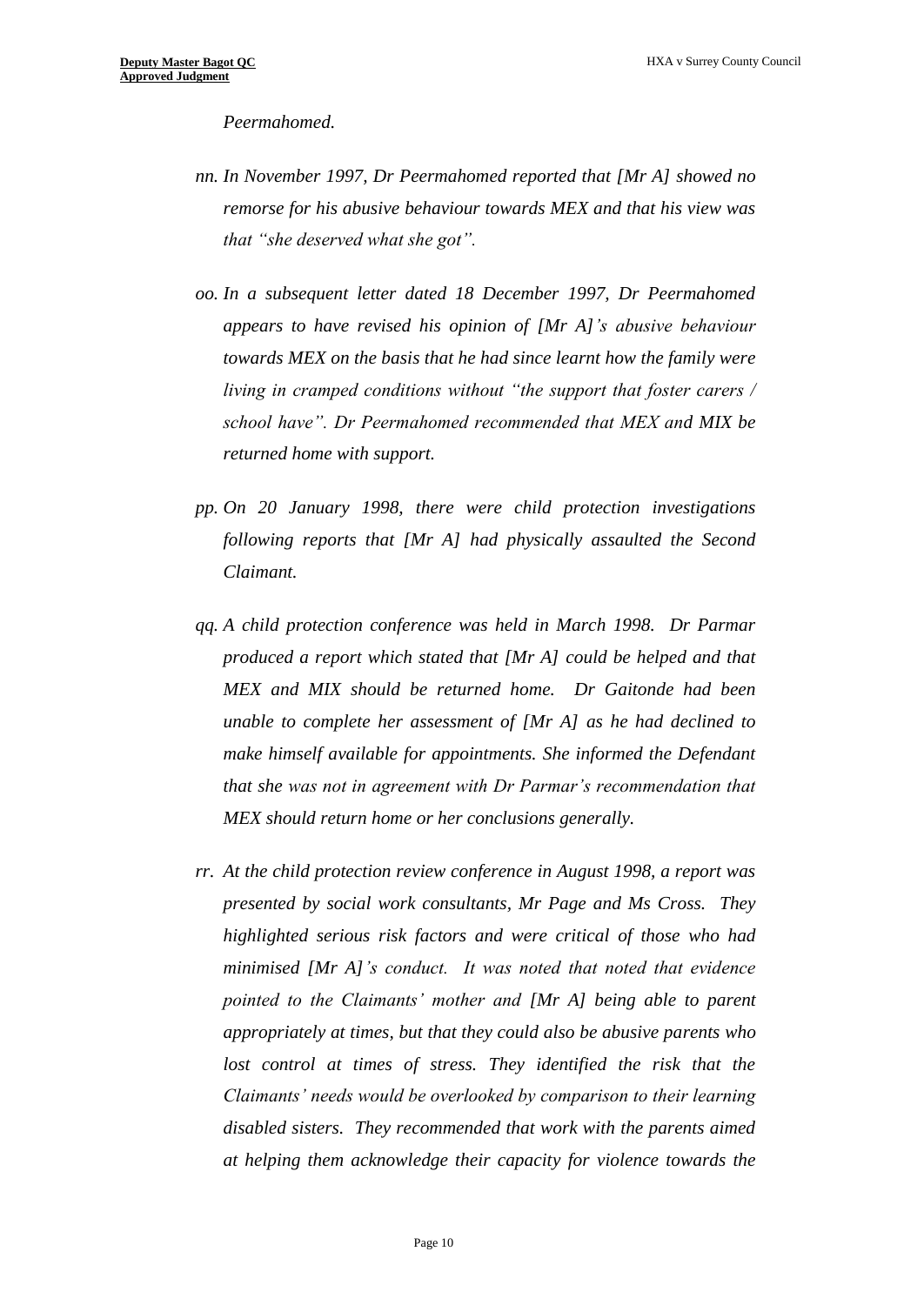*children needed to be undertaken and that there should be a systematic assessment of the extent to which their attitudes and understanding had changed as a result.*

- *ss. In October 1998, MIX sustained bruising to the base of her spine. It was noted also that she had blood in her urine. Medical opinion was that this had been caused by a slap.*
- *tt. On 22 February 1999, MEX was returned home.*
- *uu. In July 1999, it was noted that the Second Claimant had bleeding from her genital area and that the Claimants' mother had declined to take her to the GP as advised.*
- *vv. On 27 January 2000, a child protection conference was held. It was noted that the First Claimant had reported that [Mr A] had touched her breast. The Defendant resolved not to investigate this due to fear of how [Mr A] would react and because it was wrongly thought that there had been no previous similar concerns. It was resolved to do keeping safe work with the Claimants, although this was never done.*
- *ww. In June 2000, it was noted that [Mr A] had hit the First Claimant to the head.*
- *xx. In July 2000, a neighbour reported concerns about [Mr A]'s verbal abuse of all four girls, that he had been seen to kick one of them and that the mother seemed unconcerned. The Defendant took no action.*
- *yy. In February and May 2003, bruising was noted on MIX.*
- *zz. In 2004, the First Claimant moved out of the home to live with her now husband.*
- *aaa. On 12 October 2005, the Second Claimant reported to school staff that her mother had thrown a slipper at her, that [Mr A] hit her regularly and that she did not want to go home because it was horrible there. Staff reported that the Second Claimant had a bruise to her*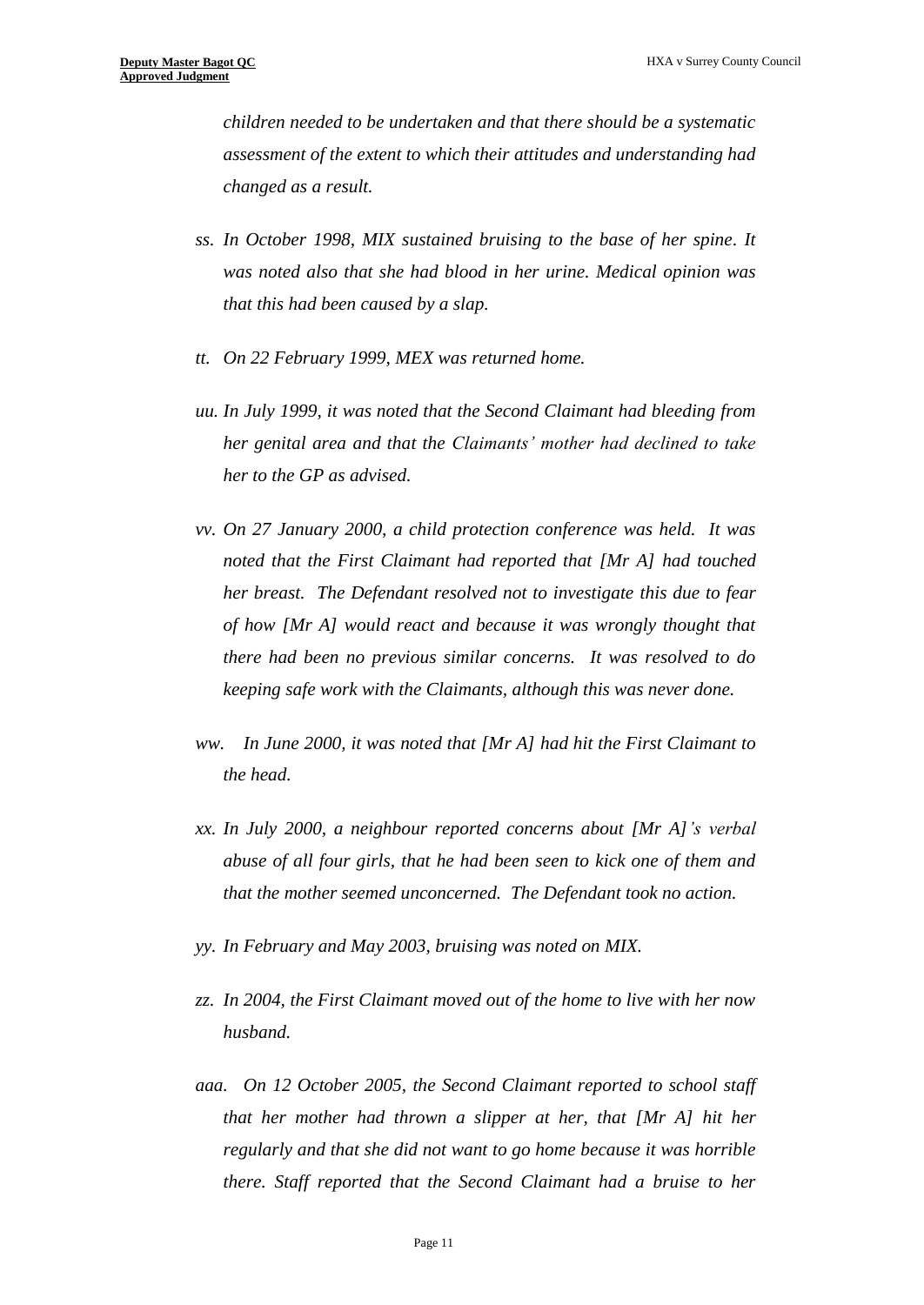*knee.*

- *bbb. On 15 June 2006, the Defendant received an anonymous referral. This referrer reported alleged sexual abuse of the Claimants by [Mr A]'s father. The Defendant resolved to commence a section 47 investigation, but failed to do so.*
- *ccc. A further referral was received from the NSPCC on 3 July 2006. The Defendant took no action.*
- *ddd. In April, the Second Claimant reported to an educational welfare officer at school that [Mr A]'s father, [MA], touched her in a sexually inappropriate way. She later disclosed that [Mr A] also touched her in a sexually inappropriate manner, that the Claimants' mother was aware of this and had actively participated in his abusive behavior apart from on one recent occasion, when she had intervened to stop him. She also reported having informed the Claimants' mother about the grandfather's sexually abusive behaviour, but had been advised not to speak of it to anyone.*
- *eee. In April 2007, the First Claimant also made a complaint to the police about sexual abuse she had suffered at the hands of [Mr A] and his father between the ages of 9 and 16.*
- *fff. On 27 April 2007, the Defendant obtained an emergency protection order in respect of the Second Claimant.*
- *ggg. On 12 January 2009, at Guildford Crown Court, [Mr A] was convicted of 7 counts of rape (specimen charges) in relation to the First Claimant and the Claimants' mother was convicted of indecent assaulting the First Claimant. [Mr A] was sentenced to 14 years imprisonment and the Claimants' mother to 9 months imprisonment. The Claimants rely on these convictions."*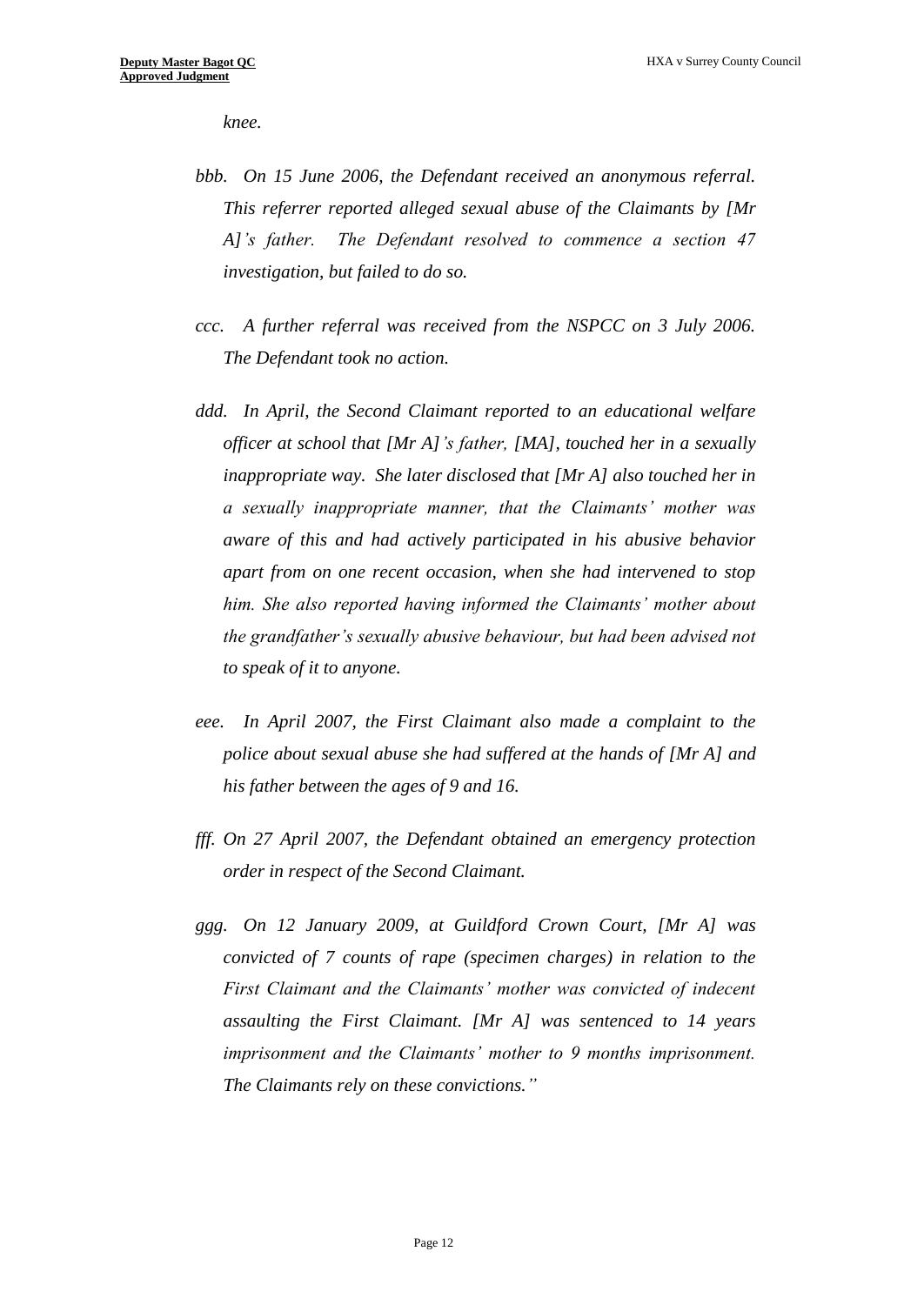## **III. The core legal framework and submissions**

- 10. Both Counsel have considerable experience in this field and I am grateful for their erudite and helpful submissions, both written and oral, to which I have had regard.
- 11. Mr Stagg on behalf of the Defendant submitted that it is not arguable that the Defendant owed the First Claimant a duty of care in the exercise of its child protection functions.
- 12. Unsurprisingly, front and centre of both parties' submissions was the decision of the Supreme Court in *N v Poole BC* [2019] UKSC 25, [2020] AC 780 ("*Poole*"). But the parties differed as to the proper scope of that decision on duties of care owed by social services authorities. The Defendant submitted that properly analysed and applied, *Poole* was a complete answer to this case and meant the relevant claims were bound to fail. Mr Levinson for the First Claimant argued that the facts of the present case are materially different from *Poole* so as to mean that a duty of care is at least arguable most notably, amongst other points, because the facts alleged (and which must be assumed) raise a case for an assumption of responsibility which should be tested at trial.
- 13. Mr Stagg pointed out that prior to the decision in *Poole*, in which Lord Reed gave the lead judgment with which all the other Justices agreed, Lord Reed set out the proper approach, focussing on precedent, to identifying whether there was a duty of care, in *Robinson v Chief Constable of the West Yorkshire Police* [2018] UKSC 4, [2018] AC 736: para. 26. That was a case concerned with the existence of a duty of care on the police, but it is worth restating the point made by Mr Levinson at para.5 of his skeleton, that the circumstances in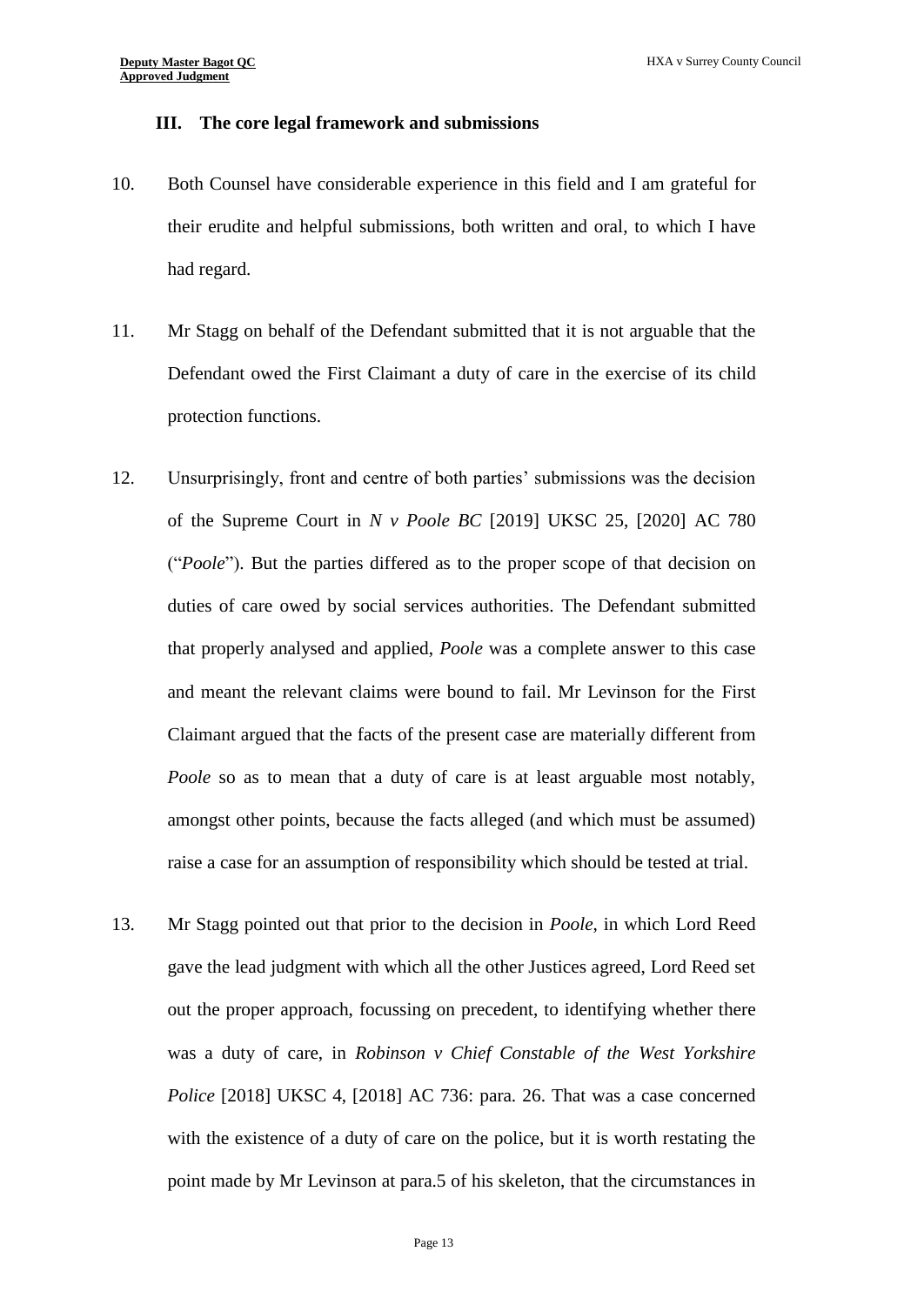which a duty of care will arise are not particular to social services departments (to which I would add, in the context of *Robinson*, or the police); they are the same not only for all public bodies, but private bodies too: see *Poole* at para.65. Returning to *Robinson*, where the existence or non-existence of a duty of care had been established, justice and reasonableness form a part of the basis on which the law has arrived at the relevant principles: para.26. It is therefore unnecessary and inappropriate to reconsider whether, in *Caparo* terms, it is fair, just and reasonable to find a duty or to look to justice, reasonableness and the wider merits, discarding established principles, as this would be a recipe for inconsistency and uncertainty. At para.27, Lord Reed also emphasised that it is normally only in novel situations necessary to go beyond those established principles by incremental developments and by analogy with established authority. The drawing of an analogy depends on identifying the legally significant features of the situations with which earlier authorities were concerned. At para.29, it was further noted that in the ordinary run of cases, courts consider what has been decided previously and follow the precedents. Two important features were highlighted, namely:

- i) maintaining the coherence of the law; and
- ii) the avoidance of inappropriate distinctions.
- 14. In *Poole*, the case concerned two children, one of whom suffered from severe disabilities. They and their mother were placed by the Defendant local authority on a housing estate where they were subjected to significant and sustained harassment and abuse by a neighbouring family already known to the Defendant for engaging in persistent anti-social behaviour. They brought a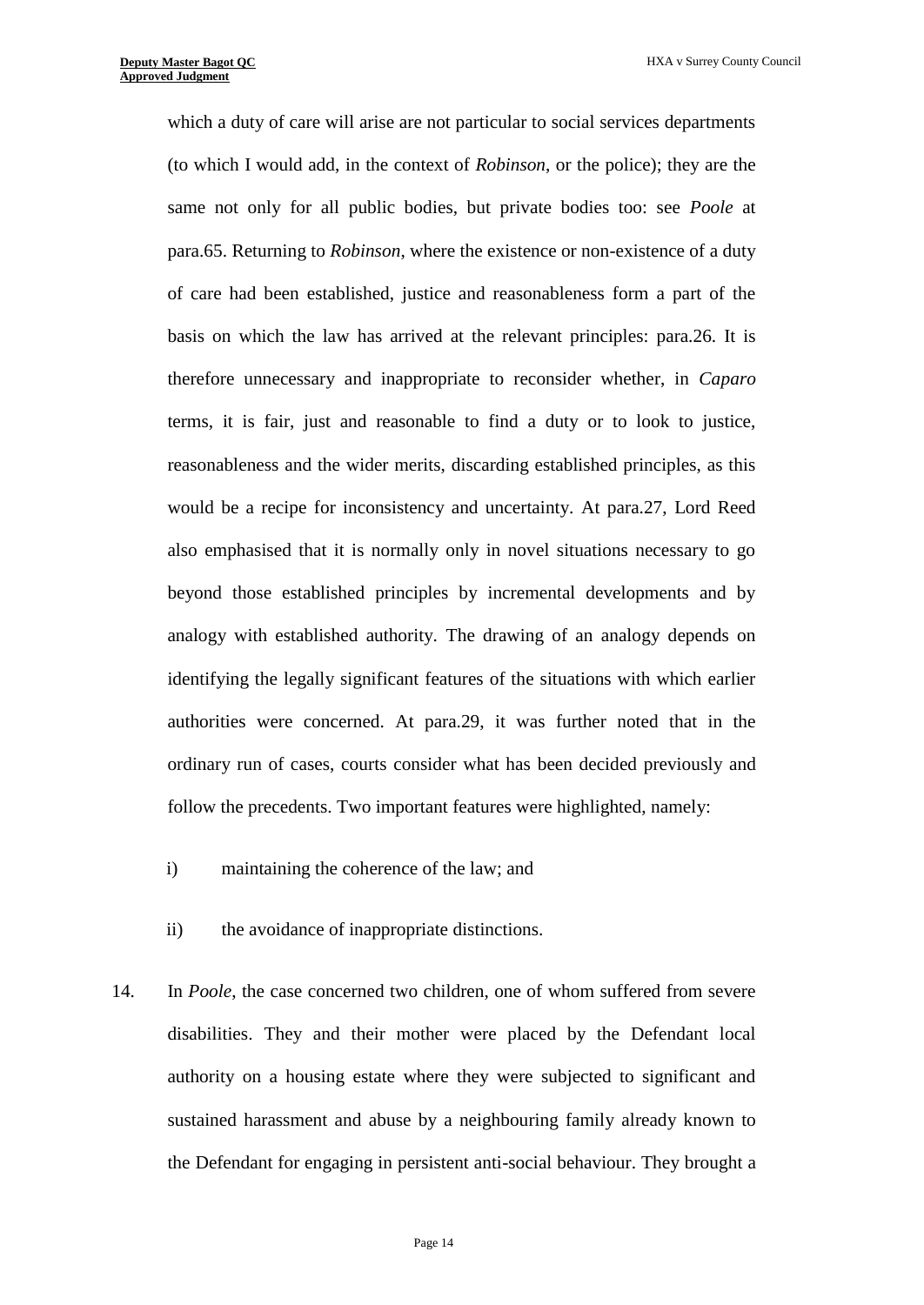common law claim, said to derive from the failure of the Defendant to exercise its powers under the Children Act 1989 to safeguard and promote the welfare of the children. The claim was that if those duties had been carried out competently, the standard there, as in the instant case being the well-known *Bolam* test, the Defendant would either have moved the family as a whole or moved the Claimant children out of the home. On the Defendant's application, the claim was struck out as the Defendant did not owe a duty of care at common law to protect the Claimants from harm caused by third parties. The Supreme Court dismissed the appeal against the strike out.

- 15. In the bundle in the present case, I had available to me a redacted copy of the Particulars of Claim in *Poole* as referred to by Lord Reed in the judgment. Those detail the extent of the investigating, monitoring, making of assessments and holding of meetings by the Defendant in that case.
- 16. Although I have had regard to the whole judgment, in his helpful skeleton argument and amplified in oral submissions, Mr Stagg summarised the salient parts of Lord Reed's judgment in *Poole* as follows (references being to the pages of the authorities bundle) with some additional observations and adjustments by me added:
	- i) As noted in *Robinson,* public authorities are generally subject to the same principles as to tortious liability as private individuals: para 26. [A208-209]
	- ii) As with private individuals, public bodies do not generally owe a duty of care "*to confer benefits on individuals, for example by protecting them from harm*": para 28. [A209] The mere fact that public bodies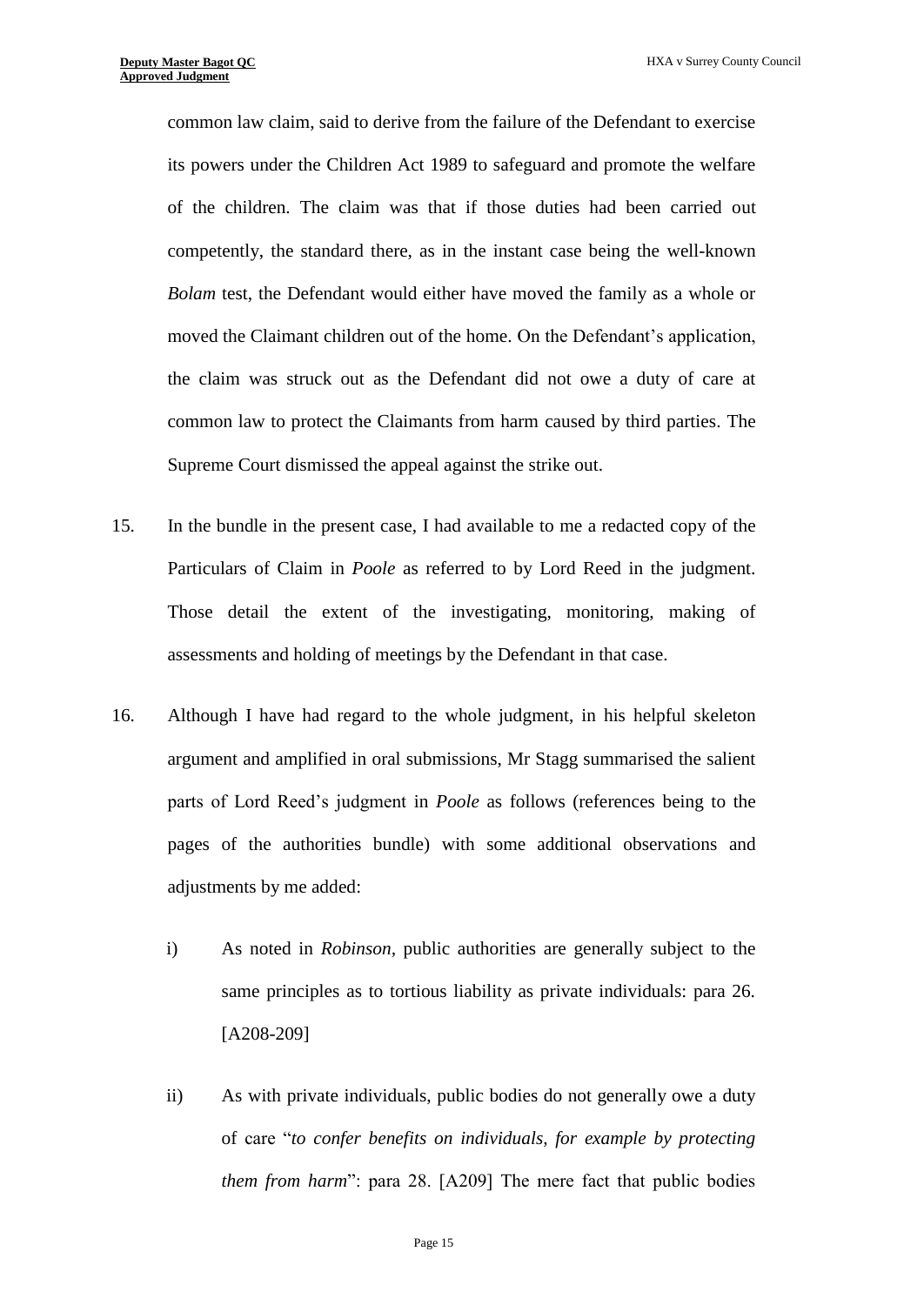have statutory powers and duties in relation to protecting people from harm does not mean that they owe a common law duty of care to do so *"even if, by exercising their statutory functions, they could prevent a person from suffering harm;"*: para 65(2). [A220] An allegation of failure to exercise child protection functions competently so as to protect a child amounts to an allegation of failure to protect from harm: para 74. [A224]

iii) However, a duty of care might be owed in exceptional cases such as "*where the authority has created the source of danger or has assumed a responsibility to protect the claimant from harm*": para 65(3). [A220- 221] In para 76 [A225], Lord Reed quoted from an academic article by Tofaris and Steel, "*Negligence Liability for Omissions and the Police"*  [2016] CLJ 128, as to the circumstances in which a Defendant might owe a duty of care to prevent harm to a Claimant:

> In the tort of negligence, a person A is not under a duty to take care to prevent harm occurring to person B through a source of danger not created by A unless (i) A has assumed a responsibility to protect B from that danger, (ii) A has done something which prevents another from protecting B from that danger, (iii) A has a special level of control over that source of danger, or (iv) A's status creates an obligation to protect B from that danger.

iv) In relation to an assumption of responsibility, it was usually necessary to show reliance by the claimant on the undertaking, express or implied, that reasonable care would be taken: paras 67-68. [A221-222] The absence of such reliance was critical to the absence of liability in *X v Bedfordshire CC* [1995] 2 AC 633: para 69 of *Poole*. [A222] An assumption of responsibility could arise in the context of a public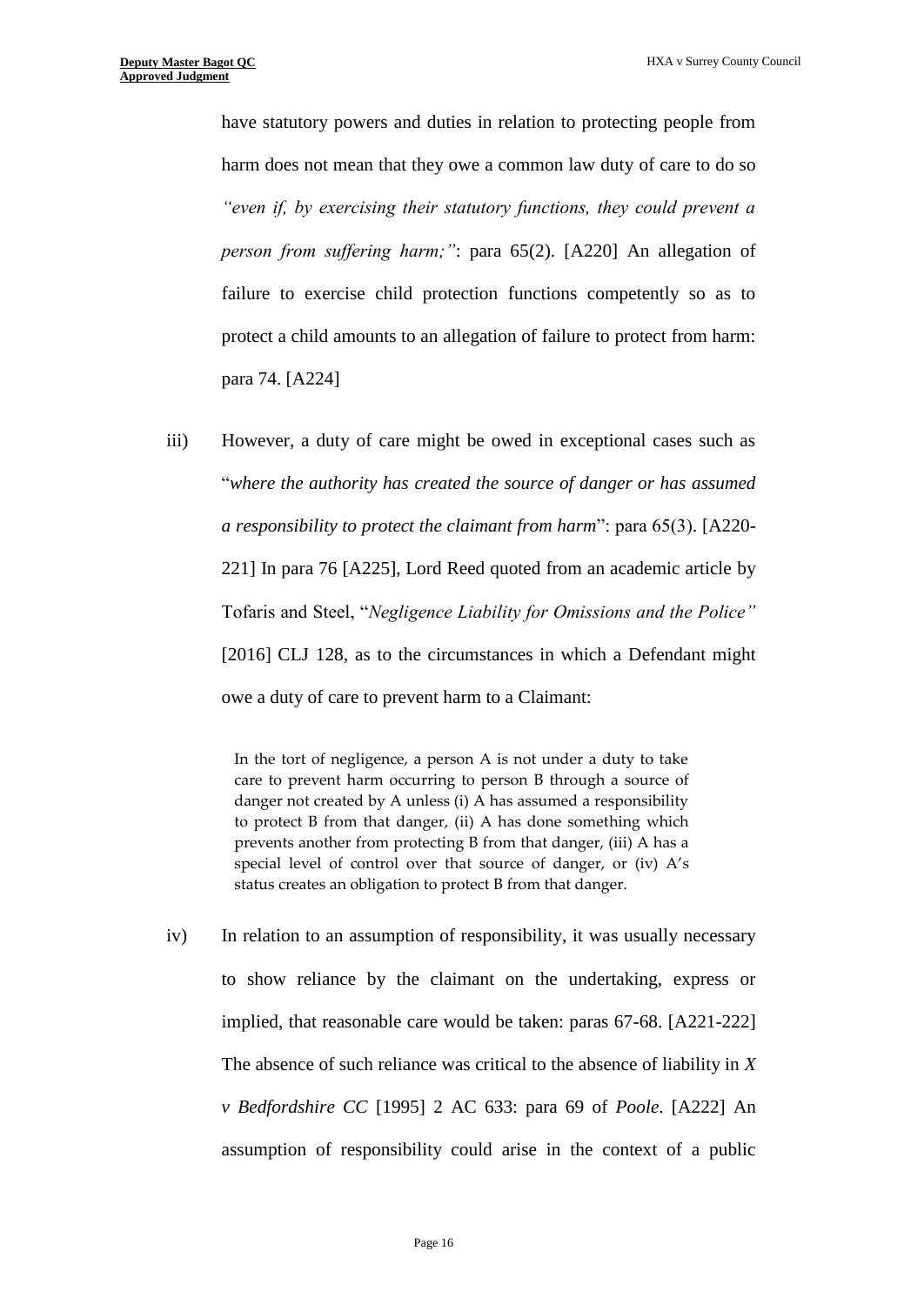authority performing statutory duties or exercising statutory powers, providing that the general criteria for the existence of an assumption of responsibility are met: paras 70-73. [A222-224] However, if they are not, the existence of statutory functions alone will not create a duty of care which would not otherwise exist: *Attorney-General for Scotland v Adiukwu* [2020] CSIH 47, 2020 SLT 861, paras 16, 54(4), 73-74. [A13, A23, A26]. It is worth adding the passage from para.80 of *Poole* cited by Mr Levinson as to what would and would not constitute an assumption of responsibility:

*"…a public body which offers a service to the public often assumes a responsibility to those using the service. The assumption of responsibility is an undertaking that reasonable care will be taken, either expressly or more commonly implied, usually from the reasonable foreseeability of reliance on the exercise of such care."*

Two well-established examples are then given of a hospital in relation to its patients and a local education authority taking pupils into its schools.

v) In *Poole*, there was no sufficient pleaded case which alleged an assumption of responsibility. The council had provided social workers, had assessed the needs of the Claimants and had discussed them at meetings: para 78. [A226] However, the council's "*investigating and monitoring the claimant's position did not involve the provision of a service to them on which they or their mother could be expected to rely*". The council's social services duty "*did not in itself entail that the council assumed or undertook a responsibility towards the claimants to perform those functions with reasonable care*": para 81.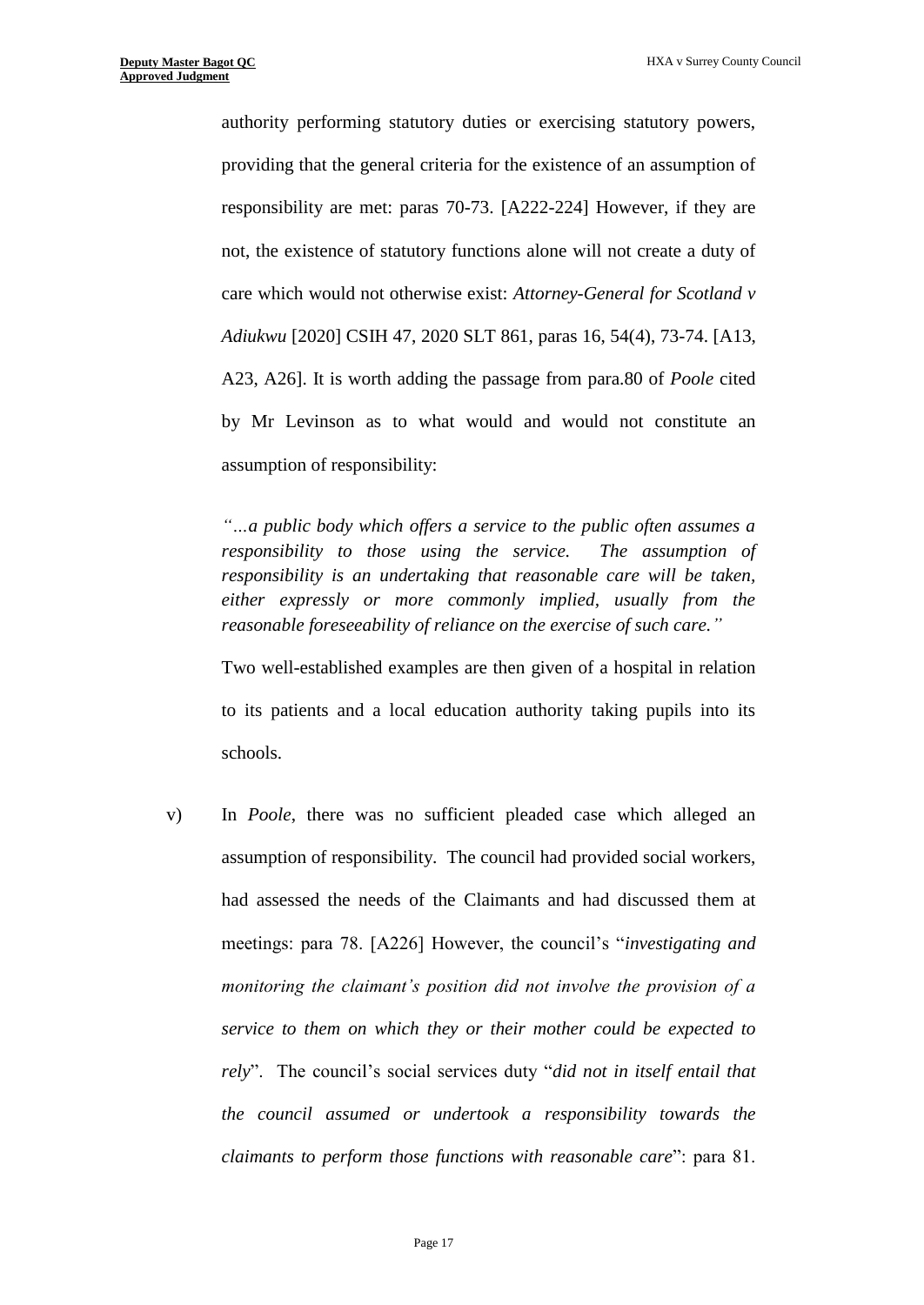[A226] There was nothing in the facts alleged about particular behaviour by the council other than the performance of statutory functions to enable an assumption of responsibility to be inferred: para 82. [A226-227] Similarly, the social workers did not provide advice or conduct themselves so as to induce reliance on their work: paras 87-88. [A228]

vi) Mr Levinson highlighted the cautionary words about striking out a case where assumption of responsibility is alleged (para.89): *"The existence of an assumption of responsibility can be highly dependent on the facts of a particular case, and where there appears to be a real possibility that such a case might be made out, a court will not decide otherwise on a strike-out application."* [A228]

"*Nevertheless, the Particulars of Claim must provide some basis for the leading of evidence at trial from which an assumption of responsibility could be inferred*": para 82. [A227]

- 17. On the question of strike out, Mr Levinson also reiterated the point I noted at paragraph 2 of this judgment, cautioning against striking out claims in a developing area of law relying, for instance, on the observations in the speech of Lord Slynn in *W v Essex County Council [2001] 2 AC 592.*
- 18. I was referred to *Capital & Counties plc v Hampshire CC* [1997] QB 1004 at 1027B-1028D, for the proposition that in English law there is no doctrine of 'general reliance' under which there is some sort of presumption that members of the public, without more, rely on public bodies to protect them.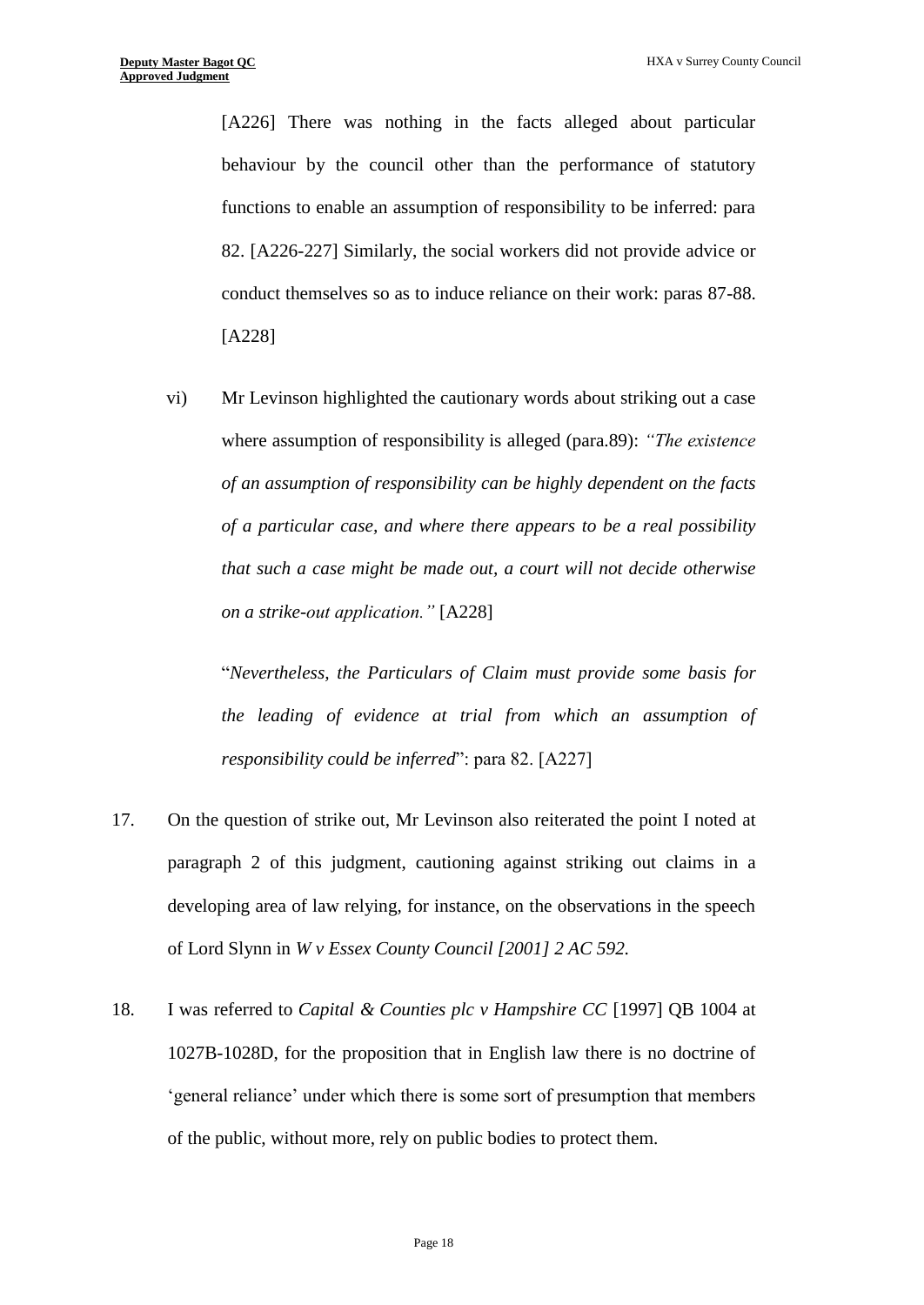- 19. Mr Levinson referred me to the seminal case of *Hedley Byrne v Heller* [1964] AC 465 and specifically what is meant by reliance in various contexts: at 494- 495. The point is made that, in the doctor and (unconscious stranger) patient example, the lack of awareness that someone is helping is not a bar to reliance.
- 20. Mr Stagg took me to *Kalma v African Minerals Ltd* [2020] EWCA Civ 144. That was an appeal against the striking out of claims by citizens of Sierra Leone against mining companies which had called the police to deal with unrest, supplying them with money and equipment, whereupon the police used excessive force on the Claimants. Their claims were based on allegations of both positive acts and negligent omissions by the mining companies and a failure to protect them from harm at the hands of the police. One of the grounds of appeal was that the Judge had analysed the case as being one of 'pure omissions'. Coulson LJ (with whom Irwin LJ and Dame Victoria Sharp P. agreed) held (para. 121):

"*I agree with the judge that a court has to be very careful in over-analysing the potential difference between acts and omissions and the tortious liability that arises from each. I also agree with the judge that, merely because something can be presented as an act does not mean that what are, on a proper analysis, omissions can be, as the judge put it, "brought wholesale within the parameters of a duty of care"*."

- 21. Coulson LJ went on to hold (para.123) the underlying complaint made in that case "*was an omission: that the [defendant] had failed to protect the claimants from the harm caused by the [police]*".
- 22. I was also referred to three strike out decisions since *Poole*, but I will discuss those in more detail when applying the legal principles to the instant case in part V of this judgment. After all, those decisions were carrying out the same exercise of analysis on an interim basis with which I am tasked.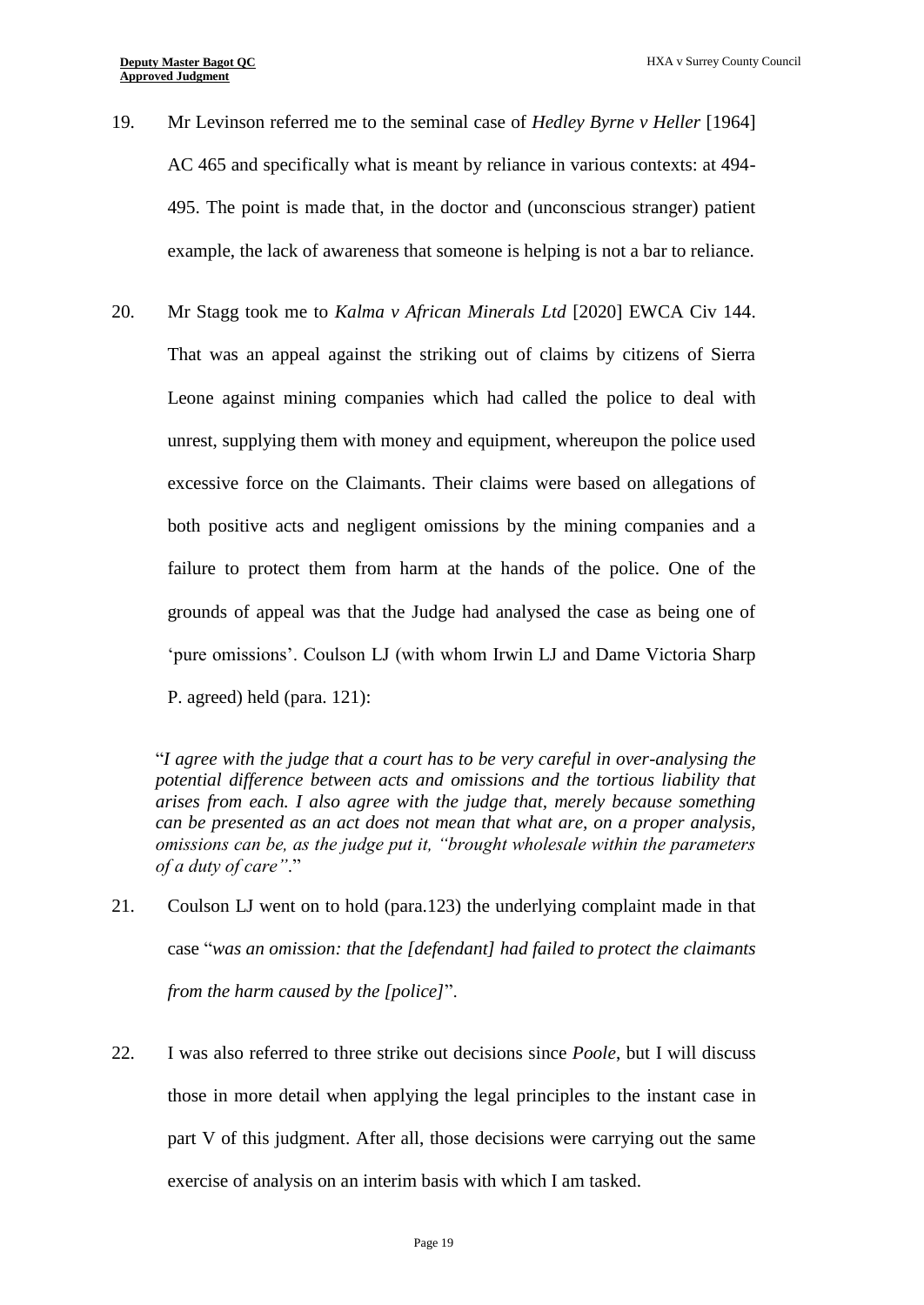## **IV. Application of the law**

- 23. The Defendant submits that the social services here carried out a similar process of monitoring, investigation and assessment as in *Poole* and there is no arguable distinction in analysis. The same statutory functions were being exercised in both cases and, taking the broad approach in accordance with *Kalma,* the allegations are similarly those of failing to protect the First Claimant from the actions of third parties. Mr Levinson accepted early in his oral submissions for the First Claimant that this is a case of failing to confer a benefit (i.e. a failure to protect the First Claimant from harm caused by third parties), rather than any attempt to say that the local authority caused the harm.
- 24. The Defendant then develops the submissions to say that absent any real basis to say that a duty arises merely from what the social workers did, the First Claimant must, but is unable to, establish the existence of one of the exceptions to the rule.
- 25. The First Claimant counters that the Defendant in *Poole* was not in a position to protect the children and so could not be relied on to do so. The Court can only make a care order, where the child is exposed to significant harm attributable to a lack of parental care. There was no lack of parental care in that case; the harm was coming from outside the home in the form of antisocial behaviour and abuse by neighbours. So, Mr Levinson explains the distinction with *Poole* on the basis that there, social services could not be said to have been assuming a responsibility to do something which could never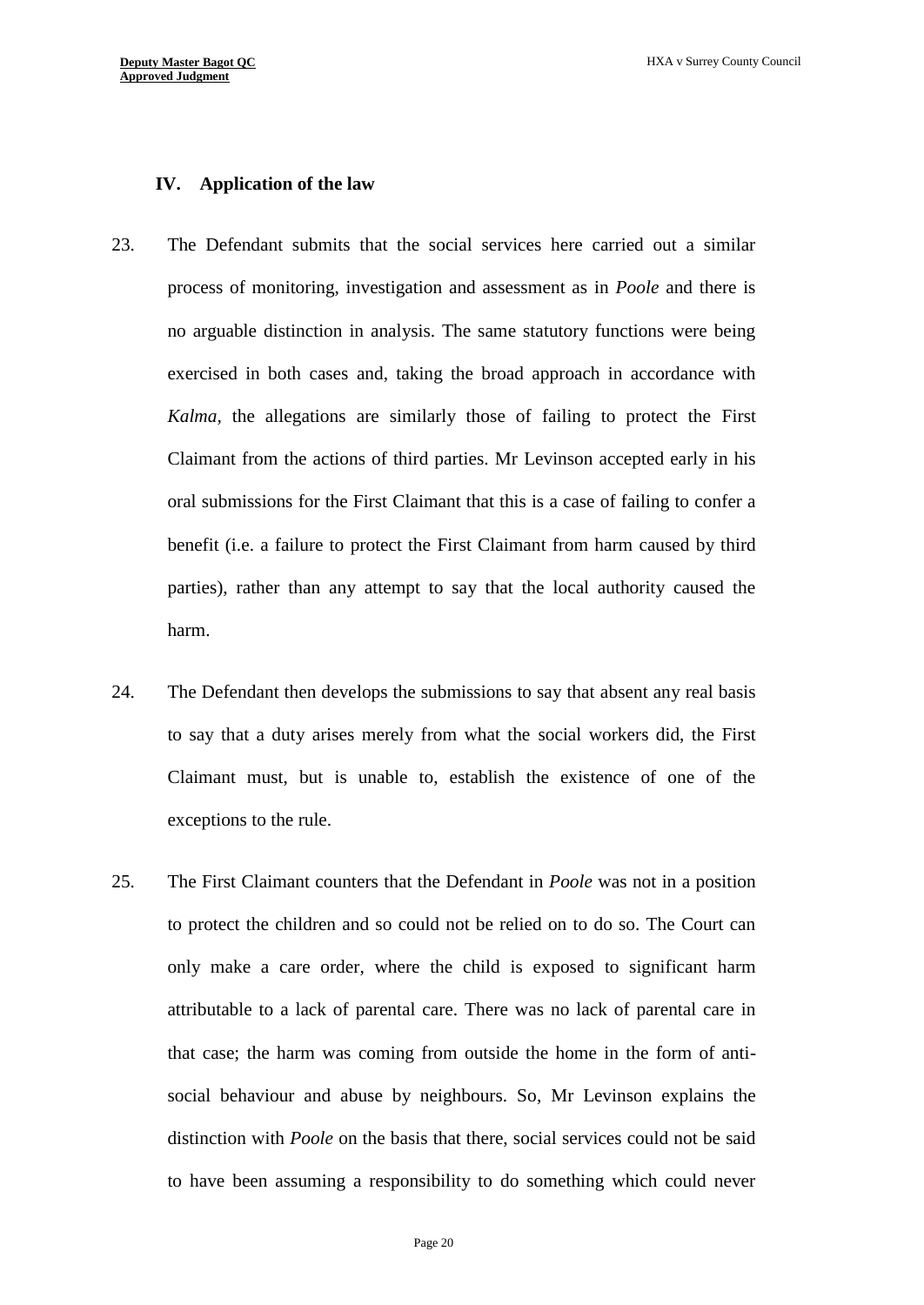lawfully be done. He contrasts that with the present case where the Claimants were suffering significant harm due to their mother's lack of parental care. So, he says that the outcome is different on the present facts. There was an assumption of responsibility (or at least arguably so for the purposes of determining this application).

- 26. The difficulties I have with the First Claimant's submissions on *Poole* are fourfold:
	- i) Firstly, the inability to seek a care order in the circumstances of *Poole* was central to difficulties in establishing breach and causation (had they arisen for determination) and not to the existence of a duty at all;
	- ii) Secondly, I consider it apparent that the lack of an ability to remove the children was an additional and stand-alone reason why the claim was struck out rather than the sole reason. At para.90, Lord Reed observed (underlining added):

"*Any uncertainty as to whether the case is one which can properly be struck out without a trial of the facts is eliminated by the further difficulties that arise in relation to the breach of duty alleged. The case advanced in the particulars of claim is that "any competent local authority should and would have arranged for [the claimants'] removal from home into at least temporary care". As King LJ explained, however, in order to satisfy the threshold condition for obtaining care orders under section 31(2) of the 1989 Act, it would be necessary to establish that the claimants were suffering, or were likely to suffer, significant harm which was attributable to a lack, or likely lack, of reasonable parental care. The threshold condition applicable to interim care orders requires the court to be satisfied that there are reasonable grounds for believing that the circumstances with respect to the child are as mentioned in section 31(2). Nothing in the particulars of claim suggests that those conditions could possibly have been met. The harm suffered by the claimants was attributable to the conduct of*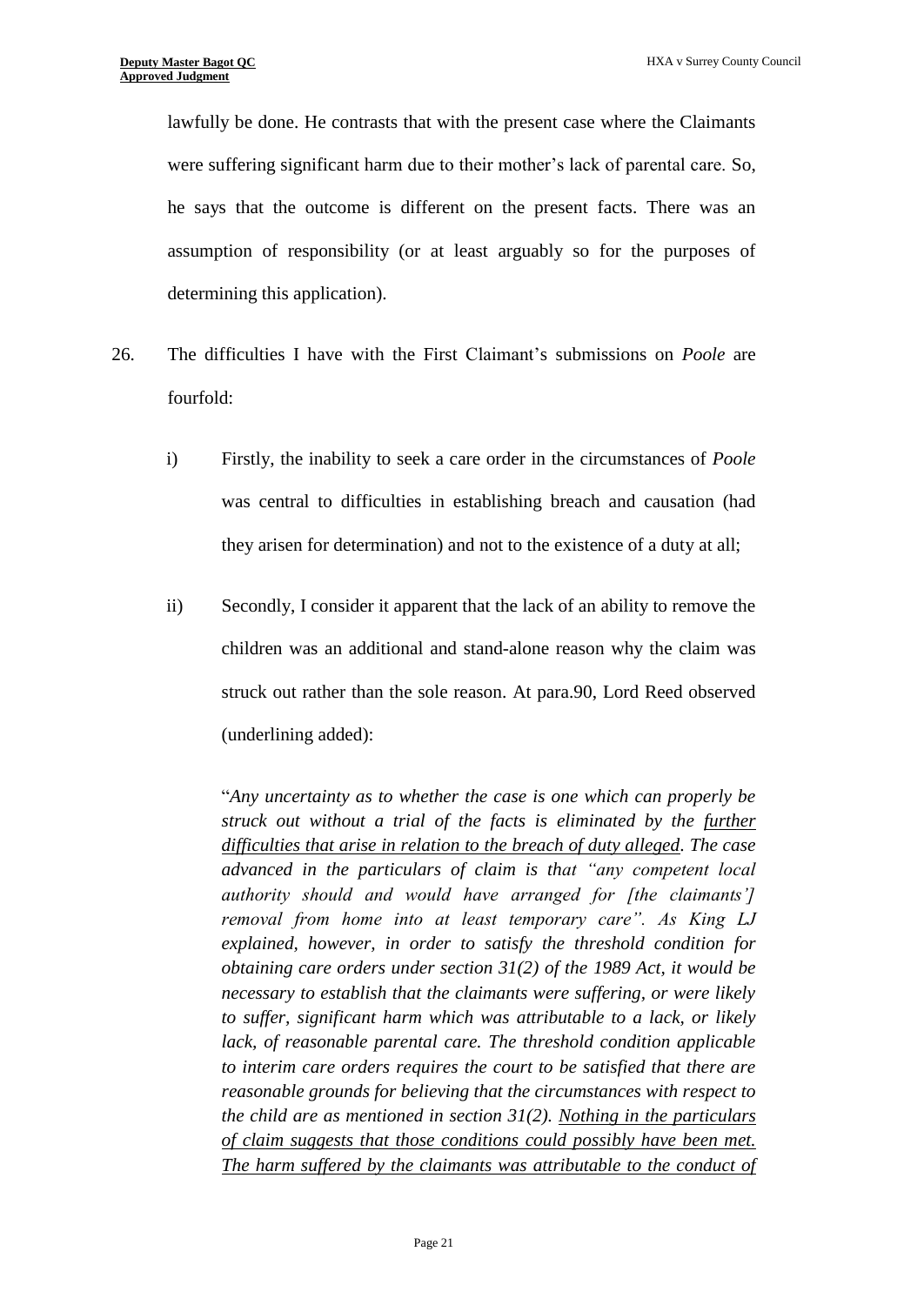*the neighbouring family, rather than a lack of reasonable parental care. There were simply no grounds for removing the children from their mother.*"

- iii) Thirdly, if lack of an ability to remove the children had been a critical feature of the decision to strike-out on duty of care grounds, and hence the precedent value of *Poole* in a case such as the present, one would have expected this to have been a point highlighted by Lord Reed much earlier in the 92-paragraph judgment than paragraph 90, the final paragraph before the conclusion.
- iv) Fourthly, understood in that way as a point going to breach and causation, this is fatal to the valiant attempt by Mr Levinson to distinguish away *Poole* and its effect by contrasting the nonavailability of a care order there with the position here. That was not a point which went to the absence of a duty of care in *Poole* and nor was it the reasoning for that finding. When one strips away that, incorrect in my view, basis to distinguish *Poole* this only goes to enhance the (binding on me) precedent value of *Poole* and the close analogy it provides. These latter points also answer the charge that a strike out should precluded because this is a developing area of law.
- 27. Mr Levinson gave an example of an assumption of responsibility in *X and Y v London Borough of Hounslow* [2009] EWCA Civ 286. The case concerned vulnerable adults who it was said should have been re-housed before they suffered assaults and sexual abuse inflicted in their home by local youths who, to the knowledge of the Defendant, had been harassing the Claimants. In fact,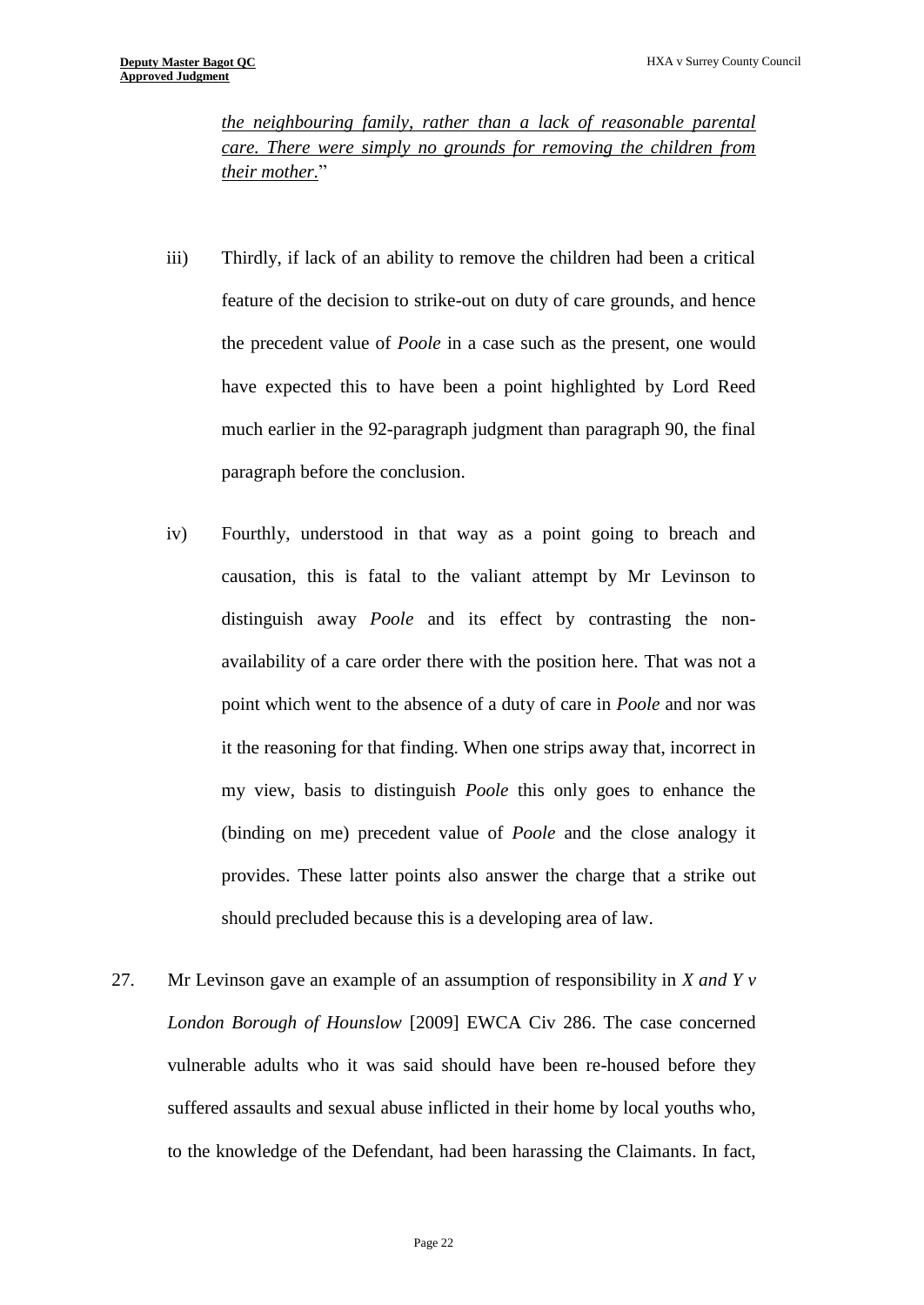the claim failed including because there was no breach of duty by the social worker. But Mr Levinson points to the observations made by Sir Anthony Clarke MR, at paras.95 and 98 including, "*…if anyone assumed a responsibility it can only have been Tajinder Hayre as the responsible social worker…"* Relying upon the endorsement of *Hounslow* in *Poole* (para.72), the First Claimant says that social workers, performing normal social work functions for vulnerable people can assume a responsibility to them.

- 28. I agree with Mr Stagg that caution must be exercised in taking passages in authorities out of context. The First Claimant's reliance on *London Borough of Hounslow* is such an example. The passages at paras.95 and 98 were in the context of a discussion about breach, rather than the existence of a duty at all.
- 29. Although relying upon other examples in the Particulars of Claim, Mr Levinson in his skeleton argument and submissions focussed on three examples, already set out above in the citation from that pleading, for the ways in which it was said the Defendant assumed a responsibility and otherwise created a duty of care namely:
	- i) Paragraph 14(e), the July 1994 child protection conference and placing of the children's names on the child protection register. It is said the only possible purpose of this was to protect the Claimants. They were the only beneficiaries and were relying on the Defendant to undertake the task competently for their protection. The Defendant took on responsibility for devising safe plans etc., thereby providing a service, and created a duty of care to discharge those functions competently.

Page 23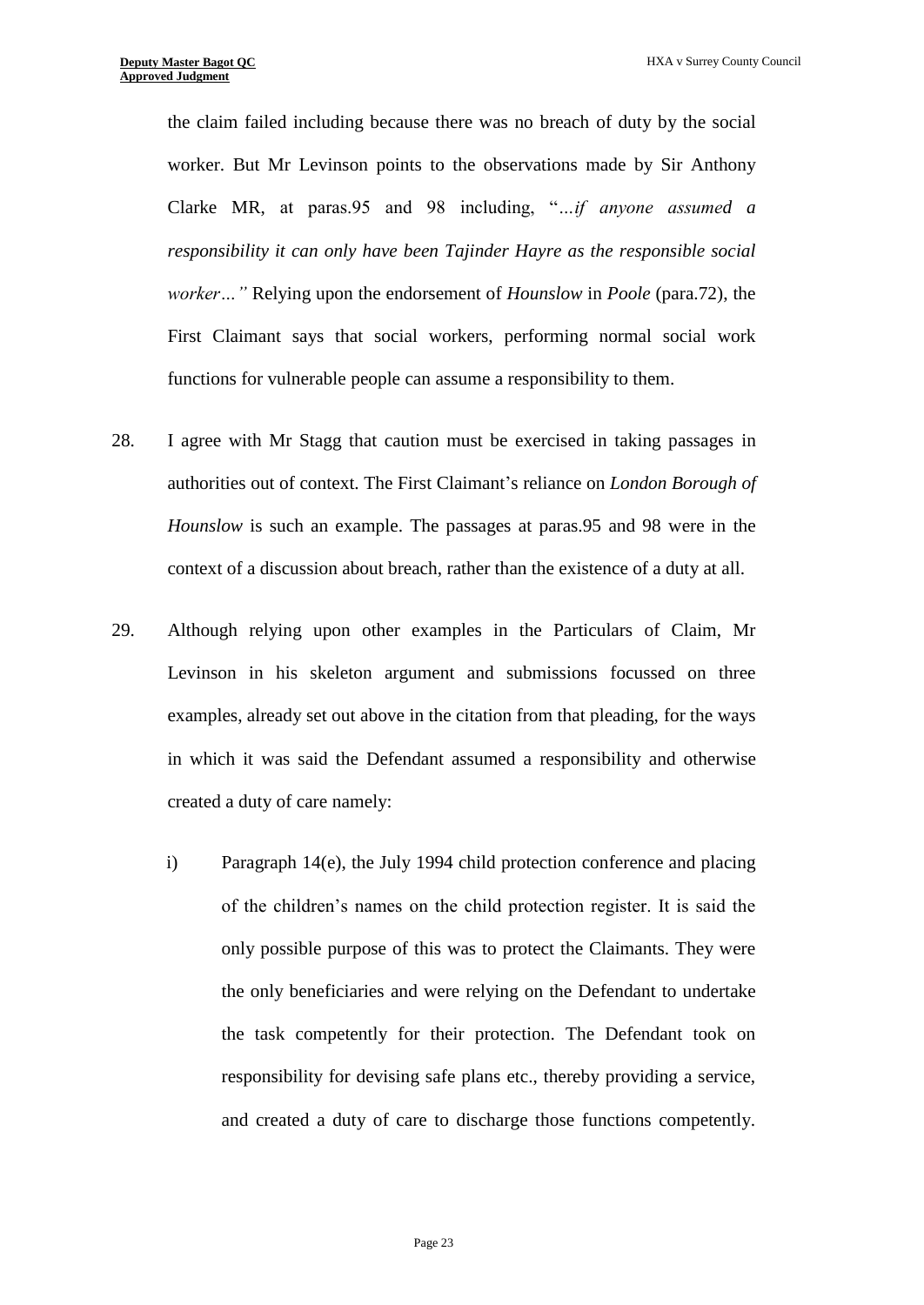This contrasts with *Poole* because the steps were intended to ensure the mother acted responsibly.

- ii) Paragraph 14(l), the November 1994 child protection investigation following an allegation of assault by the mother on the First Claimant. The decision was to seek legal advice about initiating care proceedings and undertake a full assessment, although the latter was not done. Mr Levinson builds on the uncontroversial proposition that a local authority owes a duty of care to children once they are taken into care, by saying that the required voluntary act giving rise to an assumption of responsibility is the decision to seek a care order. By deciding to progress towards a care order, the Defendant assumed responsibility for the protection of the Claimants, giving rise to a duty of care, breached by the failure to progress that plan.
- iii) Paragraph 14(vv), the 27 January 2000 child protection conference arising from the report of Mr A touching the first Claimant's breast. The decision was to do keeping safe work, although this was not done. Keeping safe work is intended to make a child aware of the distinction between appropriate and inappropriate activities so that the child can take protective steps if concerned. Mr Levinson submits that this is a specialised professional service comparable to the work of an educational psychologist in a school and would undoubtedly amount to "*the performance of some task or the provision of some service for the claimant*" constituting an assumption of responsibility giving rise to a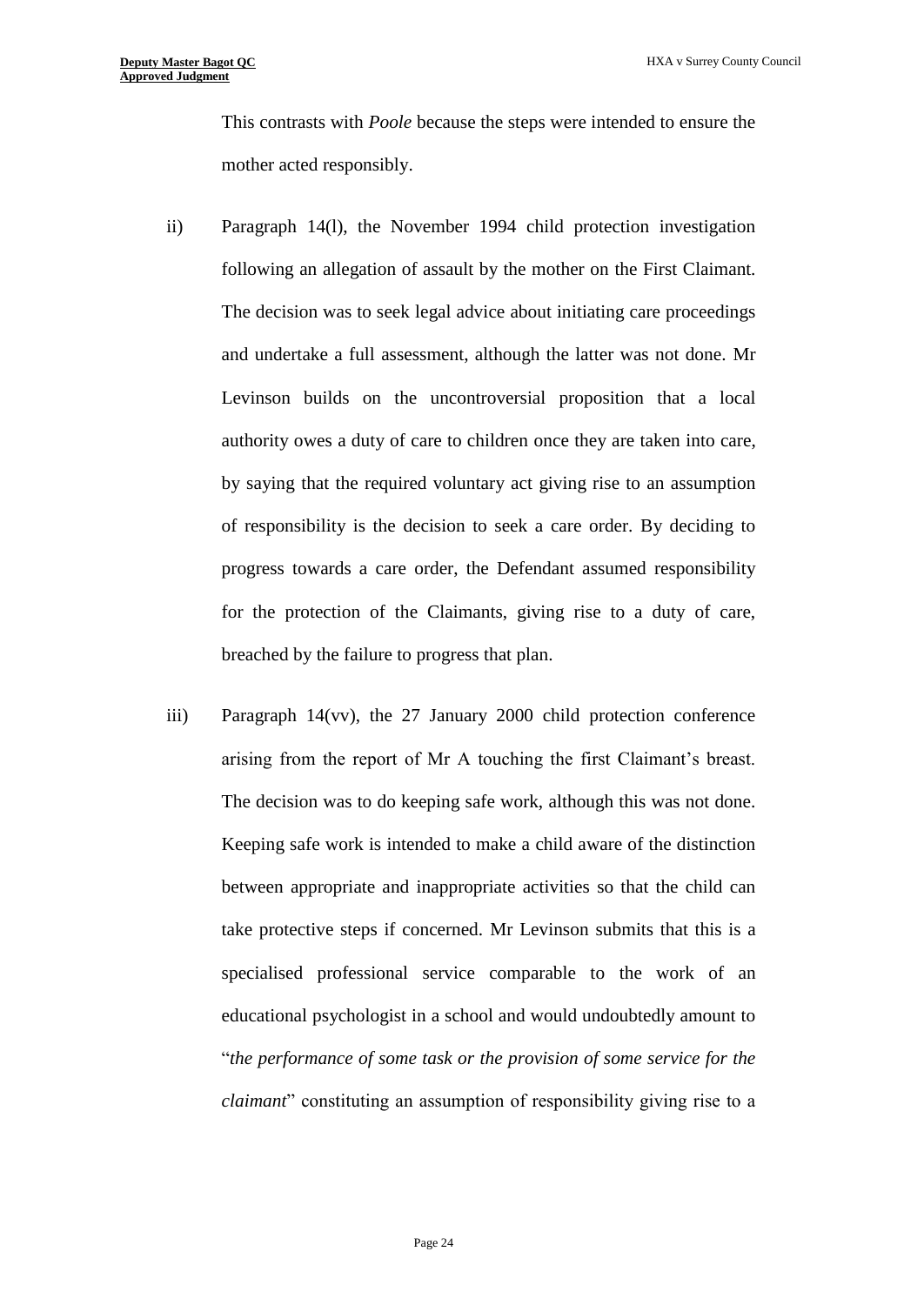duty of care. The Defendant should not escape liability for the failure even to commence the task.

- 30. I agree with the Defendant's response which is to say that this is an attempt to make inappropriate distinctions of the kind deprecated in *Robinson.* The bald assertion of reliance in para.17 of the Particulars of Claim, that the Defendant was made aware that Schedule One offenders were living in the home so that the risks could be assessed; the Claimants relied on the Defendants to investigate; and the Defendant assumed responsibility for doing so, but its investigations and consequential steps taken were inadequate, cannot be made good as there is no foundation of factual averments as to how that reliance arose.
- 31. As for the particular examples cited, the Defendant's response to those is compelling and, in my judgment, correct as an application of the law:
	- i) The features relied upon in the first example also arose in *Poole*, where one of the children was placed on the child protection register and there were s.47 investigations into allegations of significant harm. There is nothing which places this in a different category from what went before, such as carrying out assessments and having meetings with partner organisations. I agree with the observation made that it is a distinction without a difference, in the circumstances. It is no more a service provided for the children than it was in the *Poole* case. That is not a factual circumstance which can arguably give rise to an assumption of responsibility.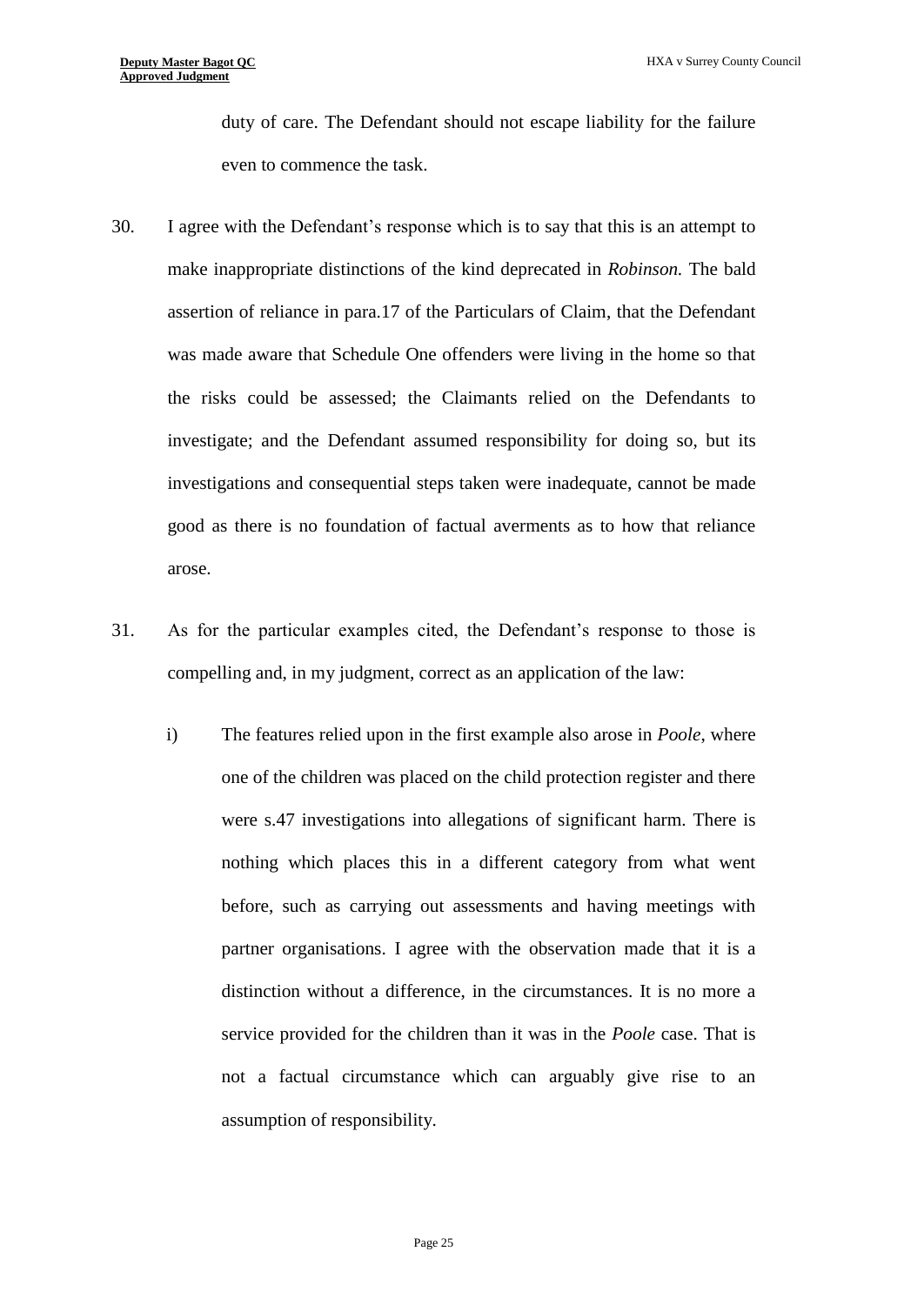- ii) The assertion that consideration being given to applying for a care order must amount to an assumption of responsibility does beg the question, why? It is difficult to see how taking advice from a legal officer in the Council changes the way in which the Council is holding itself out in terms of its child protection functions. It is not a significant further step especially given that there is no allegation that any proceedings were issued. Again, I do not accept this is a factual circumstance which can arguably give rise to an assumption of responsibility.
- iii) If a child protection plan has been drawn up and implemented, as in *Poole*, but no duty arises, it is difficult to see how this is changed by saying that some advice is going to be given. There is no allegation that inappropriate advice was given, it is simply an allegation of omission. That does not amount to an assumption of responsibility.
- 32. Although there are (as there always would be, even between closely analogous cases) some factual elements present in the history which differ from *Poole,* it does not involve a factual undertaking of responsibility being taken to be relied upon by the Claimants. I agree with the submission that save for the general plea of reliance in para.17 of the Particulars of Claim, there is no allegation here of reliance on any specific act or undertaking of the local authority and nor realistically could there be.
- 33. A duty of care is recognised to arise when a care order is made, because the local authority has parental responsibility. But up until that point, parental responsibility remains unequivocally with the parent(s). A duty of care cannot,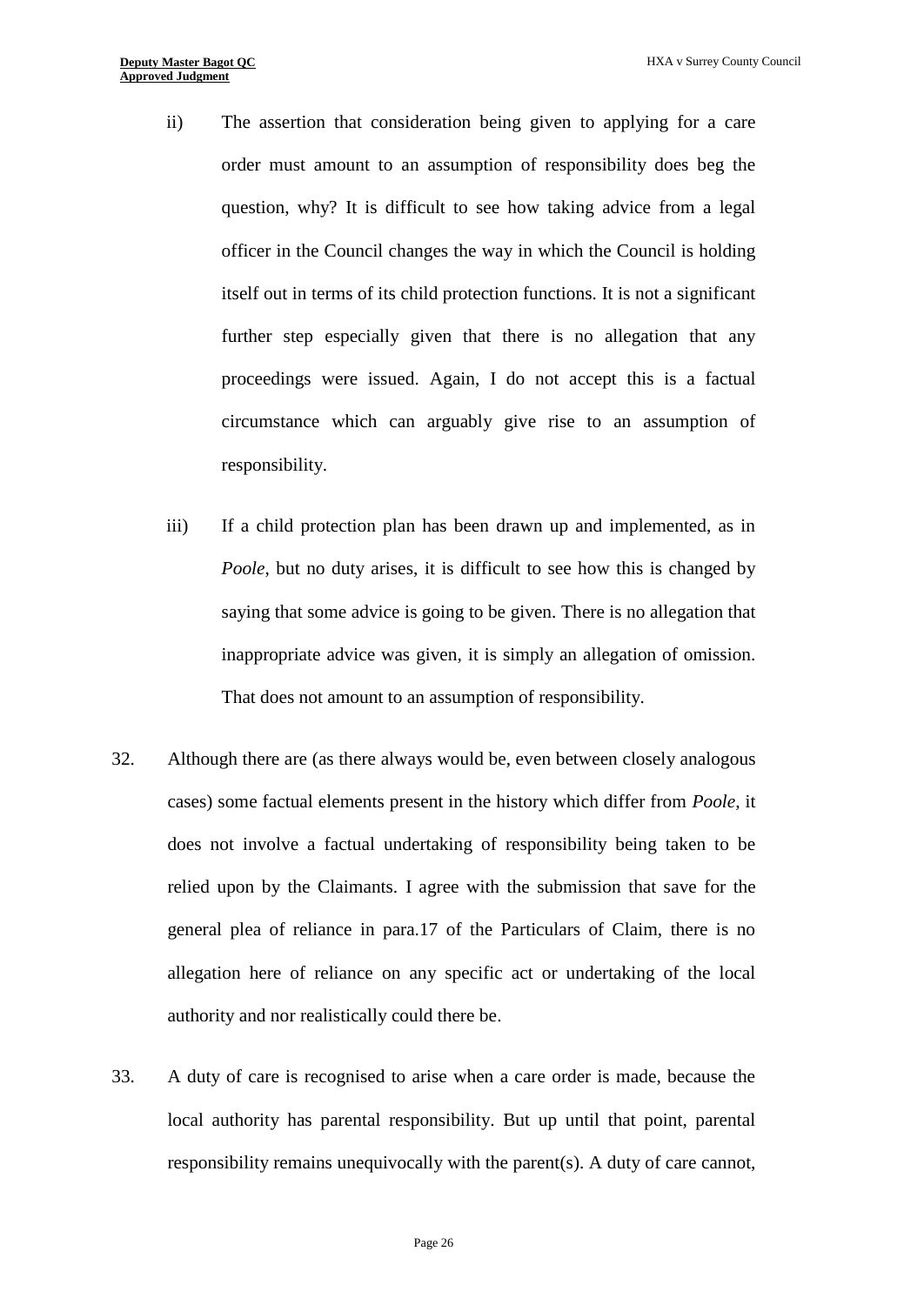in my view, effectively be reverse engineered from the point at which a duty arises on the making of a care order, in the way that the First Claimant would wish. This involves saying that because the duty arises on the making of the order, so there is a duty to conduct any care proceedings brought competently; and so, there is a duty to decide whether to institute care proceedings competently; therefore, there is a duty to investigate competently to decide whether to bring care proceedings. That attempt to trace back a duty at an earlier and earlier stage does not provide a viable route to an arguable case here, in my judgment.

- 34. Although in the pleaded case, the First Claimant relies upon the other categories, where a duty may arise, as set out in the article cited at [16(iii)] above, those were not pressed home in the skeleton argument and were only briefly mentioned in oral submissions by Mr Levinson who put the assumption of responsibility at the core of the case. If that reflected an unspoken recognition that those other grounds probably could not save the case from a strike out, if an assumption of responsibility was not arguably made out, then that was a realistic approach to adopt.
- 35. But in case it becomes relevant, I will deal with those points, albeit more briefly as I do not consider that they assist the First Claimant:
	- i) *Adding to the danger* (paras.20-21 of the Particulars of Claim): it is said that the Defendant did this by "*endorsing the parenting provided to the Claimants…[and]…allowing [Mr D] and [Mr A] who were both known Schedule One offenders to live in the Claimants' home…[and]…did not remove [Mr D or Mr A] of the Claimant's from*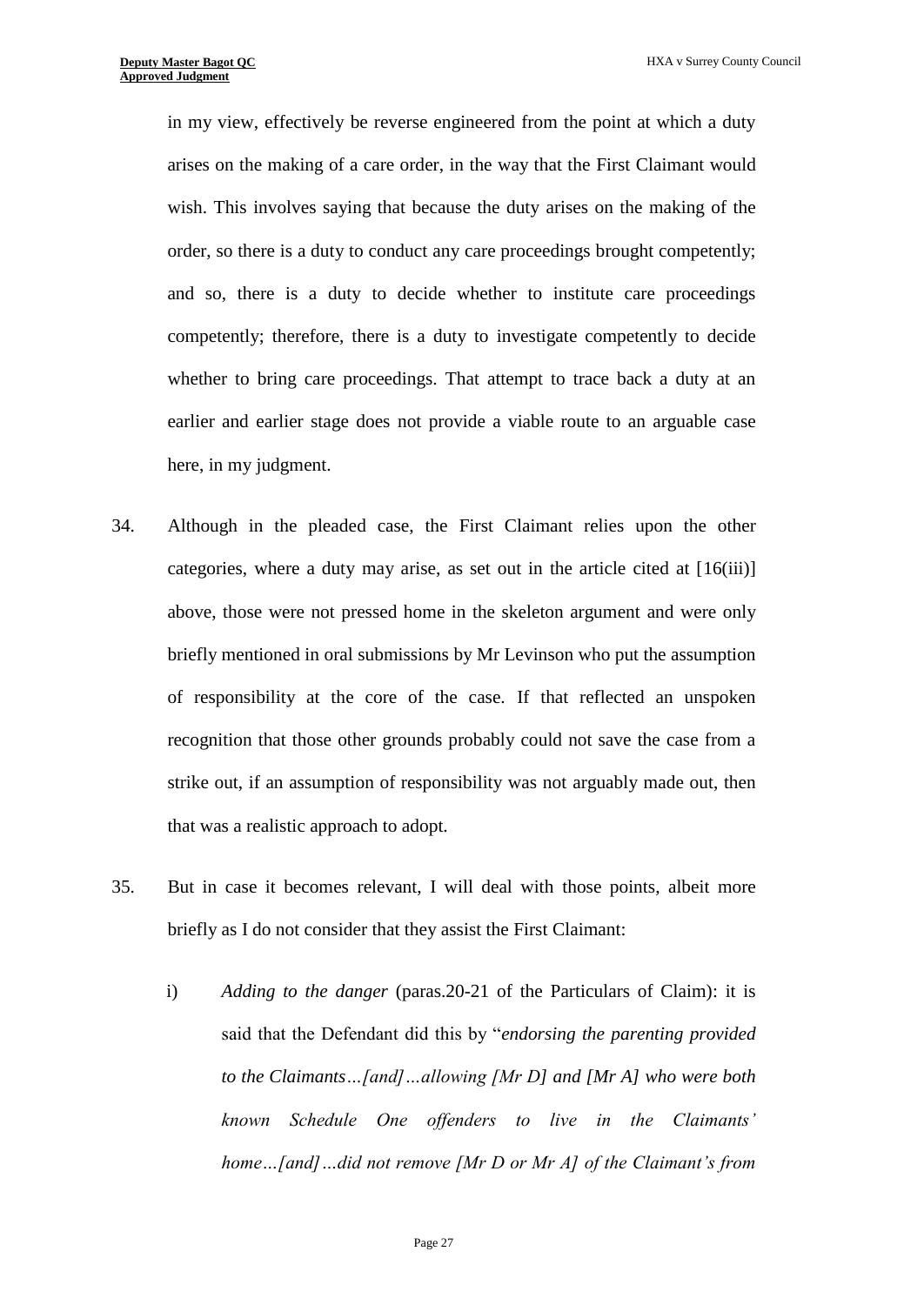*the home".* I do not follow how that was *adding* to the danger. The Defendant had no statutory power to remove partners of their mother from the home. The children could not be removed without a Court Order. The danger is created by those individuals coming into the home and that does not amount to the *Defendant* adding to the danger. The harm is something the Claimants are already being exposed to. The flaw in this proposition can also be confirmed by applying such a proposition to the *Poole* case. If correct, this proposition would have been a complete answer to the charge that there was no duty of care in *Poole*, if it could be said that the Defendant there added to the danger by not bringing the harassment to an end.

ii) *Failing to control wrongdoers* (paras.22 to 23 of the Particulars of Claim): again, this is a reference to Mr D and Mr A, *"…the only way of controlling their access to the Claimants was to remove the Claimants [from the home]"*. It is also a reference to the Claimants' mother and the same allegation is made that this probably could only have been achieved by removing the Claimants. Again, the difficulty here is that there was no right to control the behaviour of those third parties of a type which would be required to lead to an arguable duty. An example is the control which the Home Office had over the actions of the Borstal boys, who escaped whilst under supervision on an island visit and caused property damage in, *Home Office v Dorset Yacht Co Ltd*  [1970] QB 1004. But here there was no such control over or right to control the wrongdoers. Furthermore, this would be tantamount, in my view, to the exception extinguishing entirely the effect of the rule of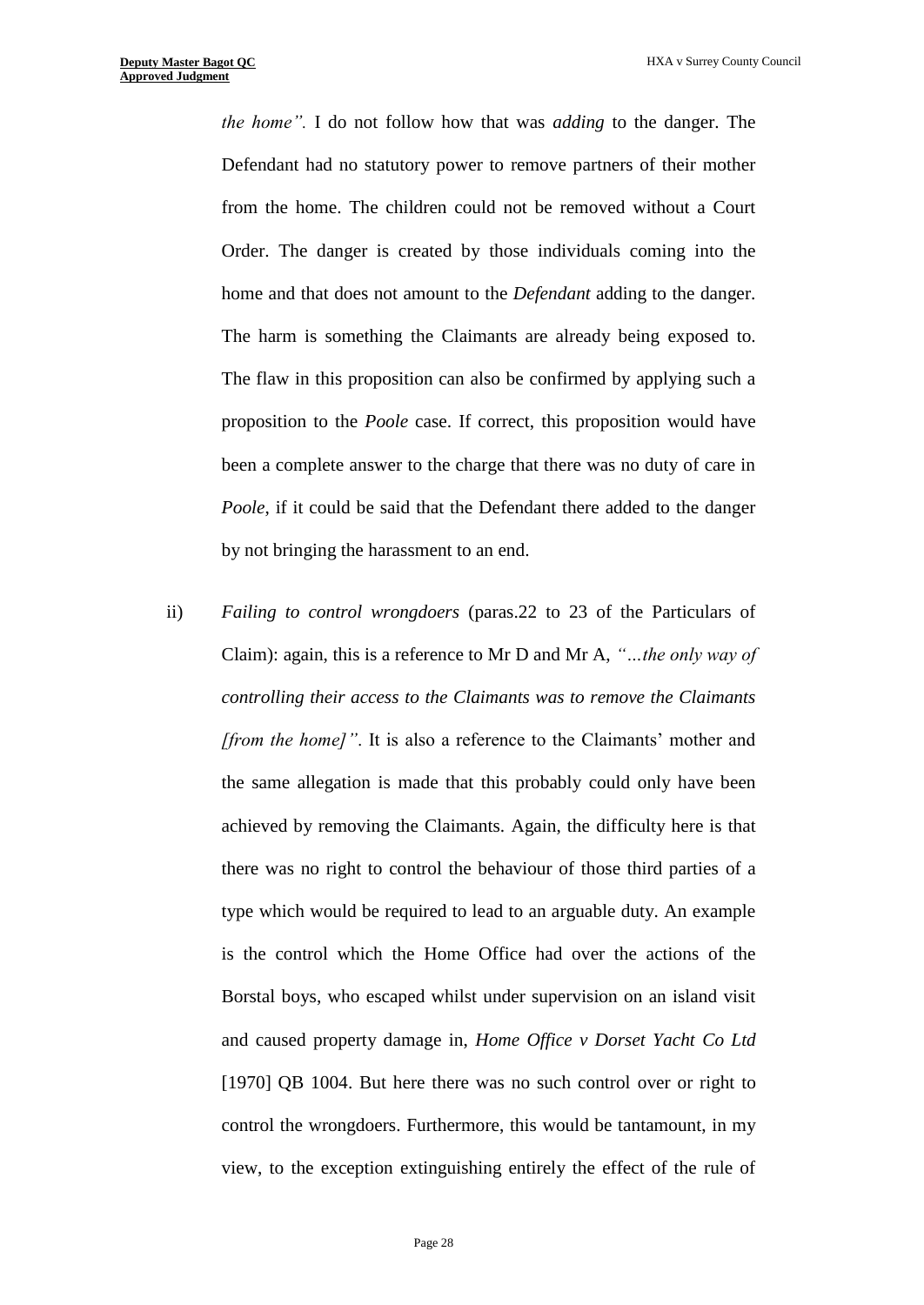non-liability for omissions, by creating a liability for all omissions which the case law indicates is incorrect as a proposition.

iii) *Preventing Others from Protecting the Claimant[s]* (paras. 24 to 25 of the Particulars of Claim]: the allegation here is effectively that other referrers, agencies and participants in child protection conferences would likely have taken further steps by making further referrals or taken action themselves which would have led to protective measures being put in place, had the Defendant not held out that it would investigate competently. Again, I do not think that this allegation raises any reasonable grounds for an arguable duty of care. There are no facts pleaded to the effect that another agency wanted to put in place protective measures but was dissuaded from doing so by the local authority. This exception to the rule does not appear to have any relevance to the facts as pleaded. The only effective measure would have been to remove the Claimants from the home. No other agency could or would practically have achieved that here. The Police have a limited power to take a child to a place of safety (see section 46 of the Children Act 1989) but are not meant to do so if an emergency protection order is in place or in contemplation. There is a reference in the history to the NSPCC, but Mr Levinson did not contradict Mr Stagg's explanation in his skeleton argument and oral submissions that the NSPCC has not exercised its notional power to bring care proceedings since 1993; it now liaises with local authorities to protect children. There is no realistic basis for saying that the Defendant prevented any other agency from providing protection.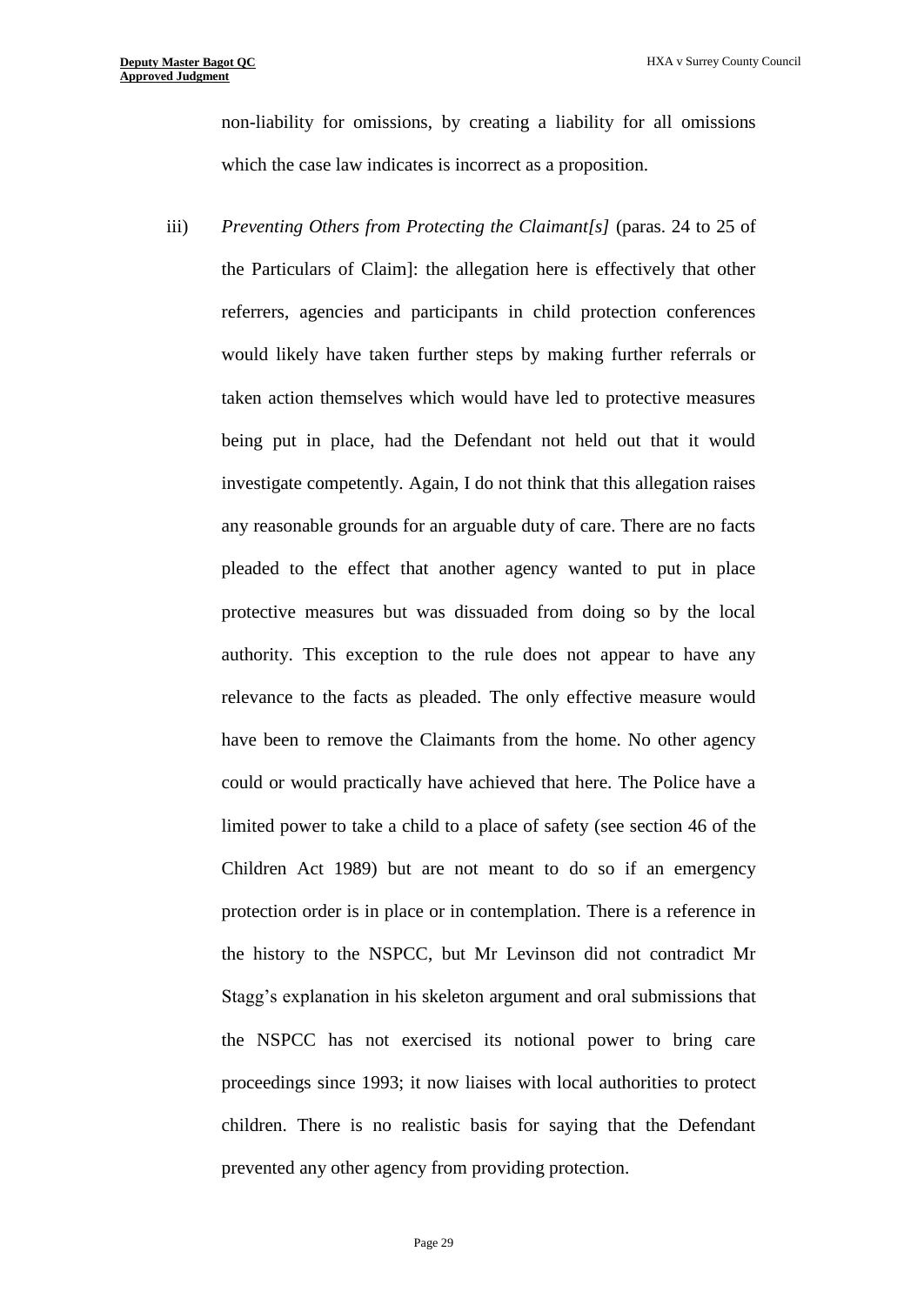- 36. The First Claimant also points to the minimal savings which it is said would be achieved by striking out the relevant claims, given the case relating to the allegation of 1999 disclosures to school staff will continue. Far from disposing of the whole claim, even without the relevant claims, detailed investigations and evidence will be required. The First Claimant submits that the outcome which should have followed that disclosure will inevitably involve consideration of the same factual background that pertains to the part of claim subject to the strike-out.
- 37. In my view, the overriding objective, of doing justice between the parties and the individual considerations to be taken into account, must be a factor in the Court's determination of this or any case management decision. But, even if I accepted the proposition that only minimal savings would be made, that could not, alone, trump the need to make a decision under CPR 3.4(2)(a) or permit a large proportion of a claim to proceed to trial where a party had established the threshold for striking out those parts of the opposing party's claim. But, here, the Defendant is correct to observe that there will in all probability be significant savings of time, costs and court resources if the case is shorn of the relevant claims. Looking at what action would have been taken by the local authority as a consequence of a report by the school is wholly different from examining the myriad other allegations on the question of liability, rather than merely as matters of background. It will be less time consuming and costly to investigate and determine the school allegation alone: resulting in fewer documents, fewer witnesses, fewer experts and a significantly shorter trial. But by parity of reasoning, those probable procedural advantages could not justify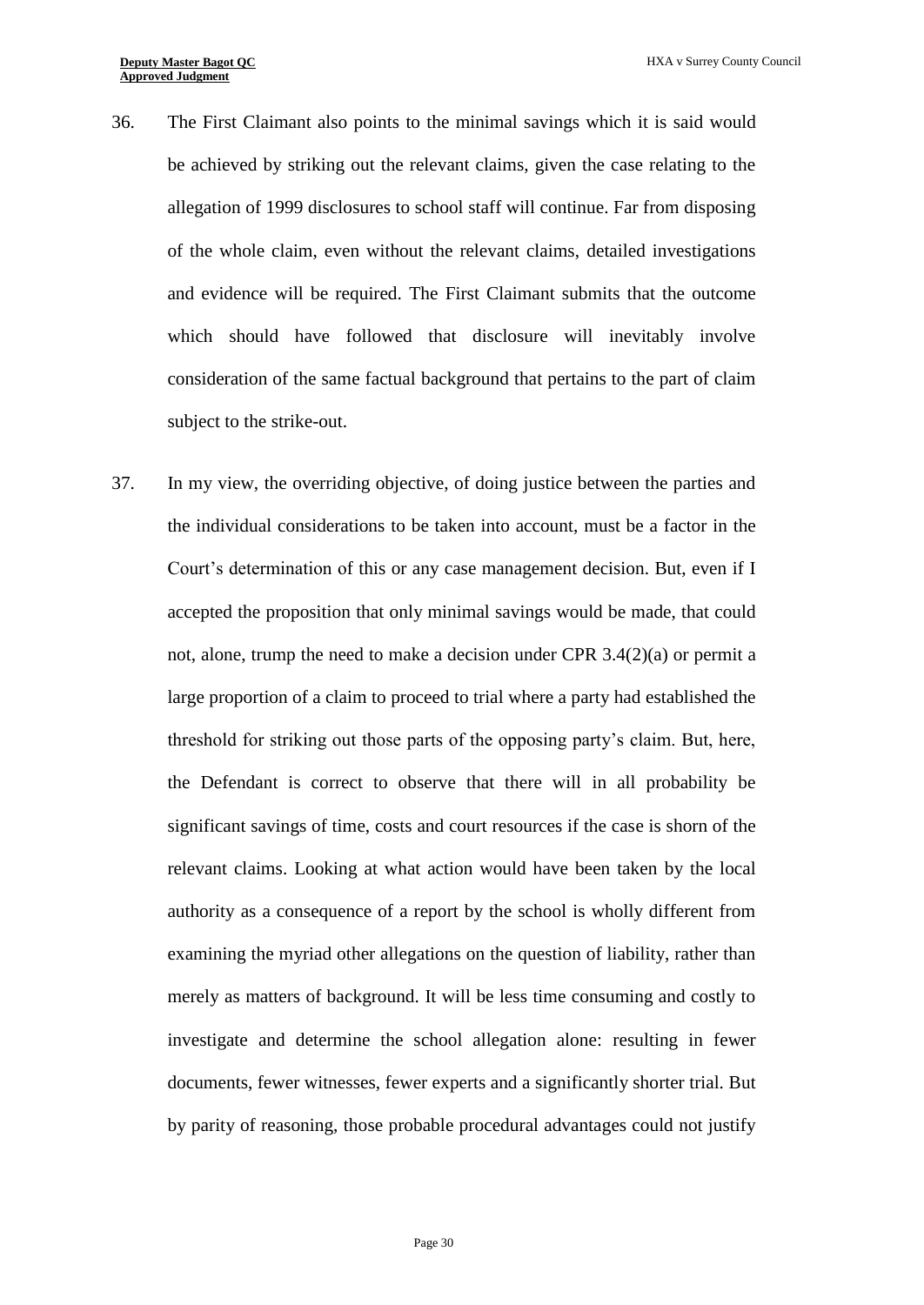a strike-out alone, the touchstone being the test in CPR 3.4(2)(a), qualified by the words of caution in *Poole*.

#### **V. Strike-out decisions since** *Poole* **and determination**

- 38. The First Claimant submitted that there have been few reported strike-out decisions in cases concerning the existence of a duty of care since *Poole* and that an inference could be drawn, of a general recognition that the law is still developing, despite the Supreme Court opining on the scope of the duty. Mr Levinson referred me to *Chief Constable of Essex v Transport Arendonk*  [2020] EWHC 212 (QB) concerning a claim against the police arising out of goods stolen from a lorry while its driver was detained at a police station. It was said that the police had assumed a responsibility for the security of the lorry. Laing J held, on appeal, that the Recorder had been correct not to strike out the claim. This provides very limited assistance as that was a factual situation far removed from the present one, which is much closer to *Poole.*  Indeed, I note that at para. 93, Laing J specifically recognised that different context in which *Poole* arose. There was no authority on point which precluded a duty of care: para.85. The outcome was therefore unsurprising in what appears to have been a novel situation.
- 39. The parties have identified two strike out decisions in actual abuse cases since *Poole*. Neither is binding on me but in reaching my decision I have had regard for their persuasive force.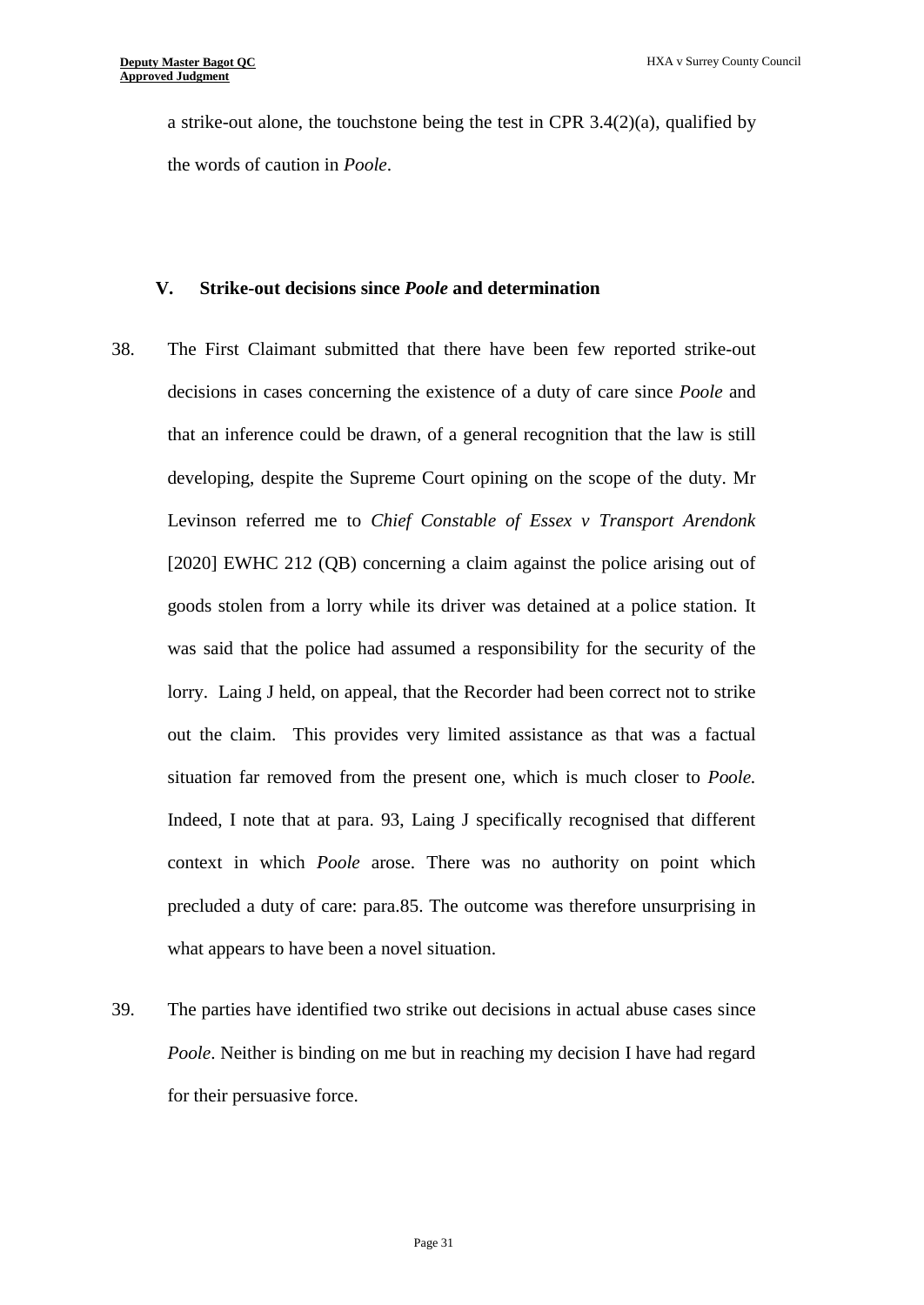- 40. In *Champion v Surrey CC*, an unreported decision of HHJ Roberts sitting in the County Court at Central London, the Court dismissed a strike out application in a claim brought against the same local authority for the exercise of its child protection services. Although there are naturally some differences, I have found it difficult to make a *material* factual distinction between the sort of child protection involvement by the local authority Defendants alleged in *Poole* and that alleged in *Champion* (although there is less detail on the facts in that judgment) or in the present case. I do not accept that such differences as there are change the legal analysis or the principles to apply. HHJ Roberts is an experienced Judge (including as a former QB Master) for whom I have considerable respect. But, on this occasion, I take a different view from him on the appropriateness of striking out cases on facts such as the present, which have apparent overlap with those in *Champion* and notwithstanding the words of caution about doing so in *Poole*.
- 41. Here, I consider that to avoid striking out would require the making of inappropriate distinctions, the undermining of the coherence of the law and be to ignore the importance of precedent where, as here, I consider there is a precedent, in determining whether a duty could arguably arise. Any of those escape routes would be contrary to *Robinson.* In any event, I do not consider that the threshold of an arguable assumption of responsibility is satisfied here, whatever the position may have been in that case. I understand that an appeal against the decision in *Champion* is pending, permission having been granted by a High Court Judge.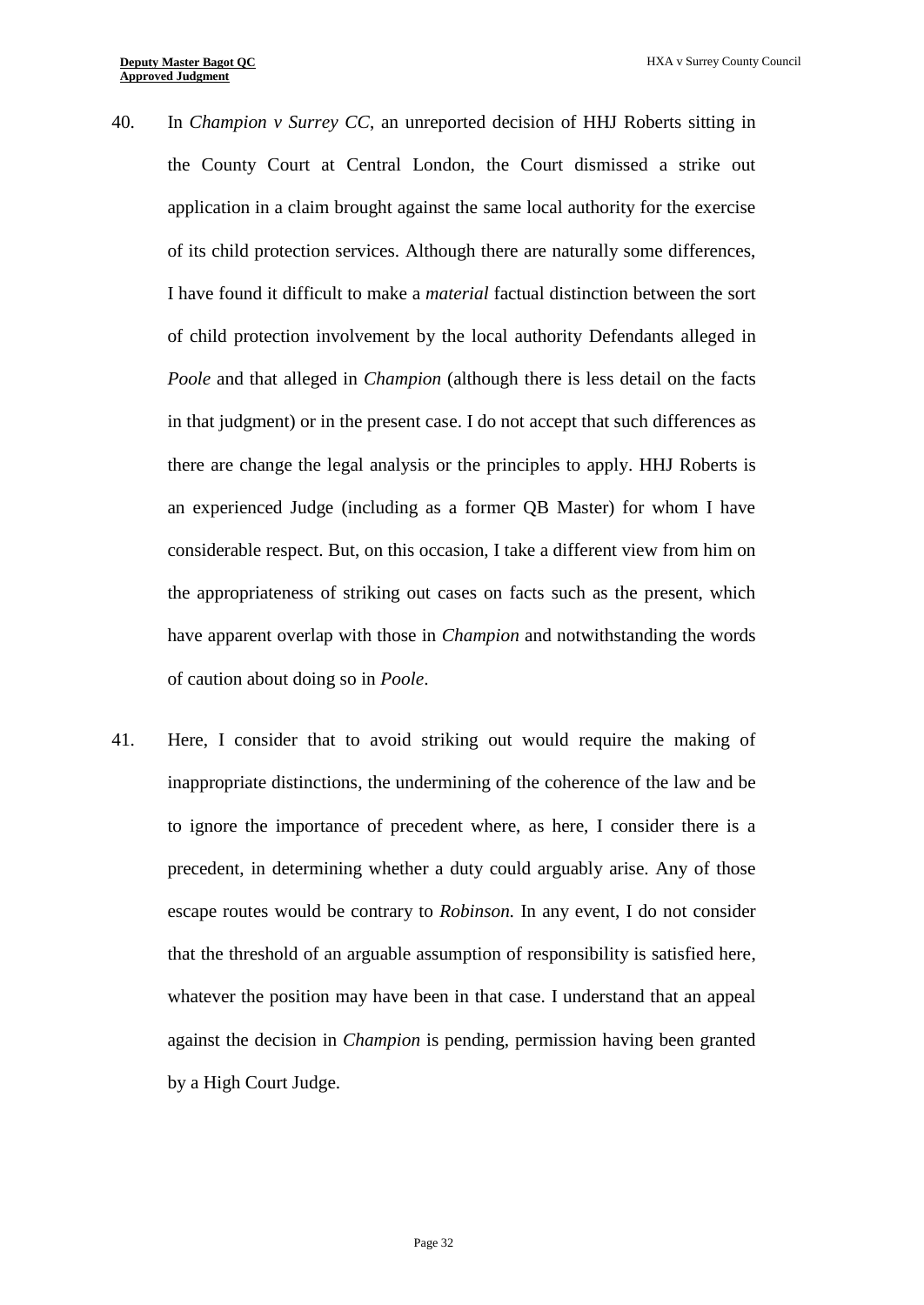- 42. I prefer the approach taken by the Chief Justice of St Helena in *A v Attorney-General of St Helena* [2019] SHSC 1. That was also a case of sexual abuse on the Claimant by adults during her childhood and allegations that social services had failed to protect her from harm. Whilst each case of course turns on its own facts, what we are told of the circumstances and allegations there have parallels with this case: see paras. 25 to 26. The Chief Justice found, at para.28, that the case was squarely on all fours with *Poole*. The same point could be made in the present case. Whilst there are some factual differences, those do not alter the legal principles to be derived and applied.
- 43. The Chief Justice found that the involvement of the social services authorities with the Claimant did not give rise to an assumption of responsibility or, hence, to an arguable duty of care. I have reached the same conclusion here so, as in the case before the Chief Justice, the consequence is that the (relevant) claims should be struck out.
- 44. Whilst I have borne closely in mind the cautionary words in the authorities, including *Poole*, in my judgment this is a case where the allegations of an assumption of responsibility can and should be determined on a strike-out application. There is no real possibility that such a case might be made out so as to mean it should be permitted to proceed to trial. Notwithstanding it is a significant hurdle for a Defendant to overcome, especially in an application which turns on the absence of an arguable duty of care, in my view the application has been made out.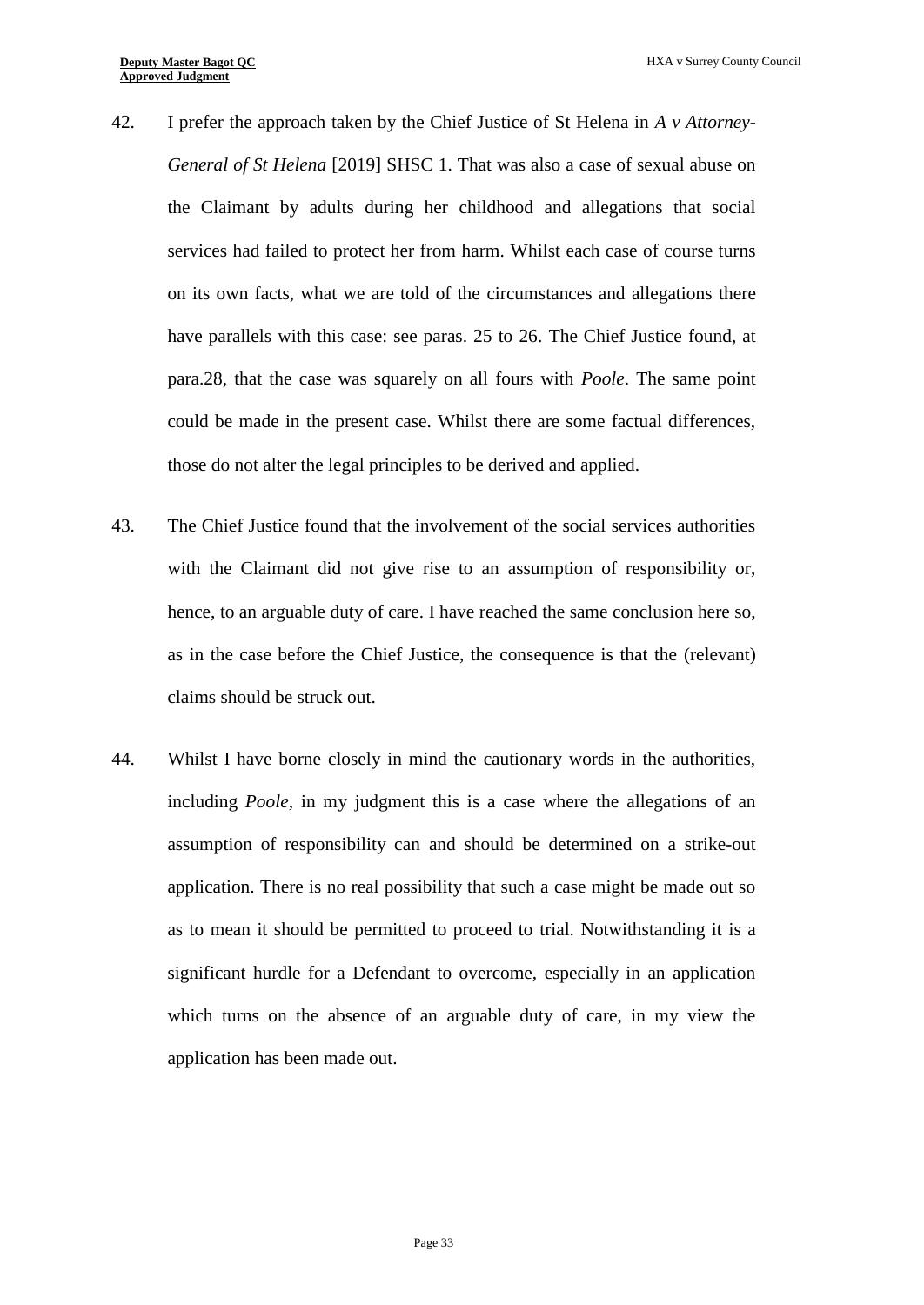## **VI. Conclusion**

- 45. One can have nothing but sympathy for the shocking and long-standing abuse which the Claimants endured as children. But I must make my decision based not on the sympathy I feel but on the legal principles which apply.
- 46. My task has been to determine whether there are viable claims against the Defendant local authority arising out of their child protection activities in relation to the First Claimant. In the circumstances and for the reasons discussed above the relevant claims are, in my judgment, bound to fail as there is no arguable duty of care. Where there is a recent Supreme Court judgment which is on point or at least closely analogous, I do not accept that this can be described as a developing area of law (or a developing point within that area). Such a conclusion is not inconsistent with other aspects of abuse claim jurisprudence still developing. I reiterate the learning from *Robinson* about the importance of precedent, of maintaining the coherence of the law and avoiding inappropriate distinctions. Were I to accede to the First Claimant's response to the application here, I consider that I would be making inappropriate distinctions to avoid applying a clear precedent from the highest court, thereby allowing legally flawed claims to continue past the interim stage. To do so would be no kindness to the First Claimant only for the relevant claims to fail at trial, as I consider inevitable; better to focus on an arguable allegation (upon which it will be for others to rule on another occasion). It would also be contrary to the overriding objective to permit the relevant claims to proceed as it would result in significant further costs and court resources being expended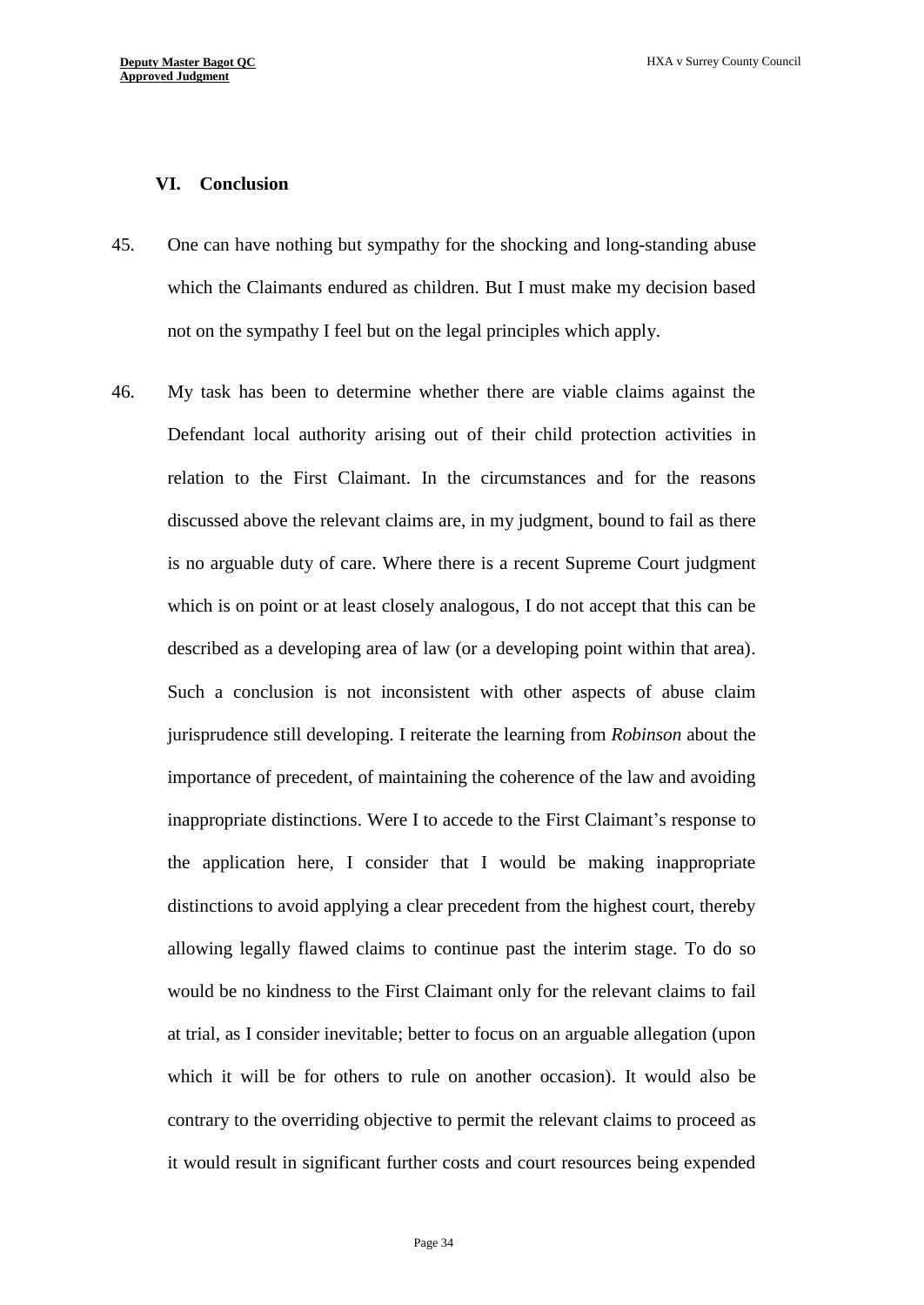on the wider issues, beyond the much narrower point of the disclosure to the school.

- 47. In reality, whilst there are naturally some factual differences, there is much overlap in the process of monitoring, investigation and assessment carried out by the local authority in *Poole* and the present case. *Poole* cannot sensibly be distinguished from this case in terms of the appropriate legal analysis to be applied to the respective factual matrices when considering the question of duty of care.
- 48. It follows that the relevant claims, at paragraphs 1 to 30 of the Particulars of Claim, must be struck out. The alleged failure by the Defendant's school staff to act upon the report of abuse, in 1999 (see paras. 31 to 35 of the Particulars of Claim), is not subject to this application or the strike out and remains to be case managed and determined by the Court in the usual way.

#### **VII. Post-Script: Costs and Application for Permission to Appeal**

49. Having circulated this judgment in draft, the parties provided a proposed consequential Order which was agreed save for two points. I am asked to resolve those two issues on paper based on the parties' succinct written submissions received by email.

#### **Costs**

50. The parties agree that costs should follow the event and the First Claimant should pay the Defendant's costs of the application, subject to the restrictions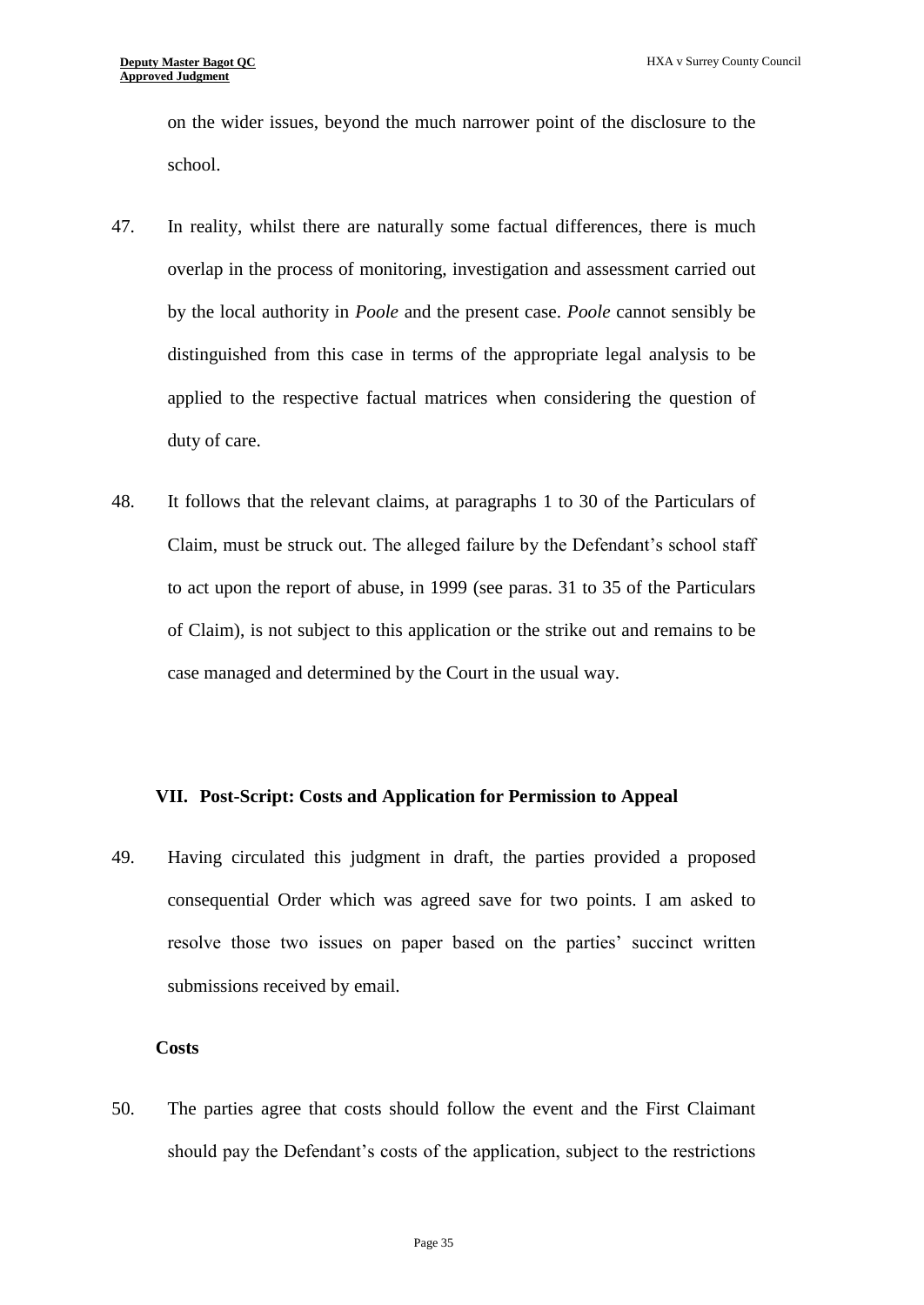on enforcement arising from CPR 44 Section II (QOCS). I am asked summarily to assess those costs. I bear in mind all the circumstances but in particular the factors in CPR 44.4 in assessing the amount of costs. There are no relevant conduct issues. I do not have any detailed information on the value of the claim as this application was concerned with liability. It is not a catastrophic injury claim but it is a potentially significant multi track value claim which is of importance to both parties, particularly the First Claimant. There was a considerable amount riding on this application for both parties. Abuse claims raise issues of sensitivity and complexity requiring specialist skill and knowledge from the legal representatives and that was on display on both sides of this application. Time and effort had clearly been spent.

- 51. The First Claimant submits that the £10,934.50 (no VAT is claimed) sought by the Defendant is too high because this was a short application based on limited material and involved legal submissions in an area with which the Defendant's Counsel was already very familiar. In its brief written observations on costs, the Defendant, more accurately in my view, characterises this as a heavy application which required a good deal of preparation.
- 52. I consider that the only reason why the application was heard comfortably within the four hour time estimate was that both parties' Counsel had prepared helpful written submissions and addressed me orally with the economy and focus which only comes from assiduous preparation and mastery of the not inconsiderable volume of written material and authorities.
- 53. With those factors and submissions in mind, whether stepping back and looking at the total sum sought in the Defendant's costs schedule, or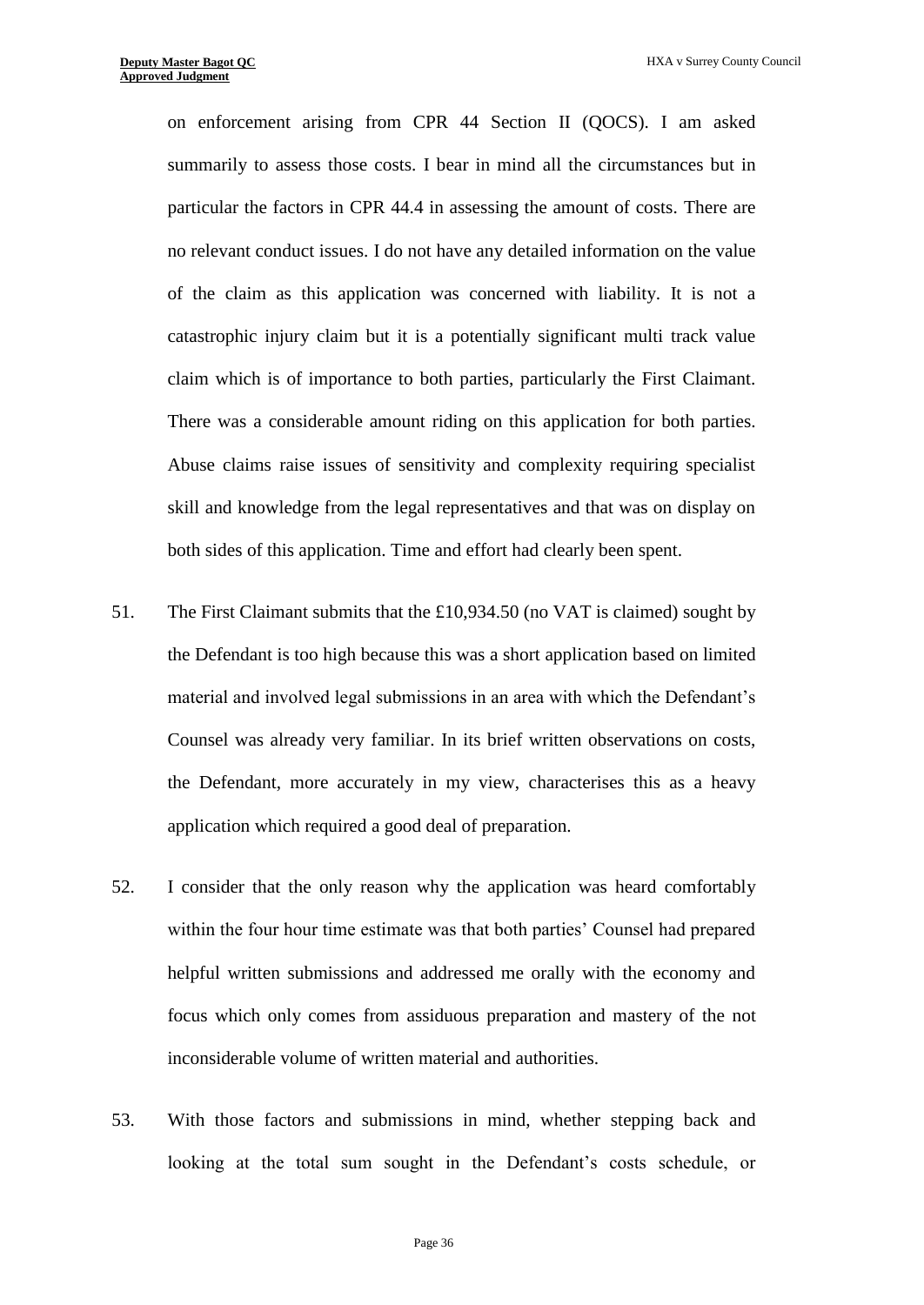scrutinising the component parts, I am unable to identify any aspects which appear disproportionately or unreasonably incurred or disproportionate or unreasonable in amount.

- 54. Comparisons between the sums claimed by each party usually need to be treated with caution, given the often different hourly rates, as here, and the different demands on those bringing and defending claims or making and responding to applications. But a cross-check against the c.40% higher sum of £15,443.33 (before VAT, so as to compare like-with-like) claimed in the First Claimant's costs schedule is a factor tending to confirm my above conclusion.
- 55. I therefore summarily assess the Defendant's costs of the application in the sum claimed of £10,934.50.

#### **Application for Permission to Appeal**

56. The First Claimant seeks permission to appeal my decision. In addition to the matters raised at the hearing, permission is sought because the First Claimant submits that this is a new and developing area of law where there have been a number of recent decisions on strike out applications in similar cases, which have been decided differently. An example is the case of *Champion* considered in paragraph 40 of the judgment. It is said that there are others. As there is to be an appeal in *Champion*, the First Claimant submits that it would be appropriate for this case to be considered on appeal at the same time as it is likely to be beneficial for the appellate court to consider a number of appeals together to test slightly different factual scenarios. Success on an appeal in *Champion* would make this case inconsistent with that approach which would lead to unfairness.